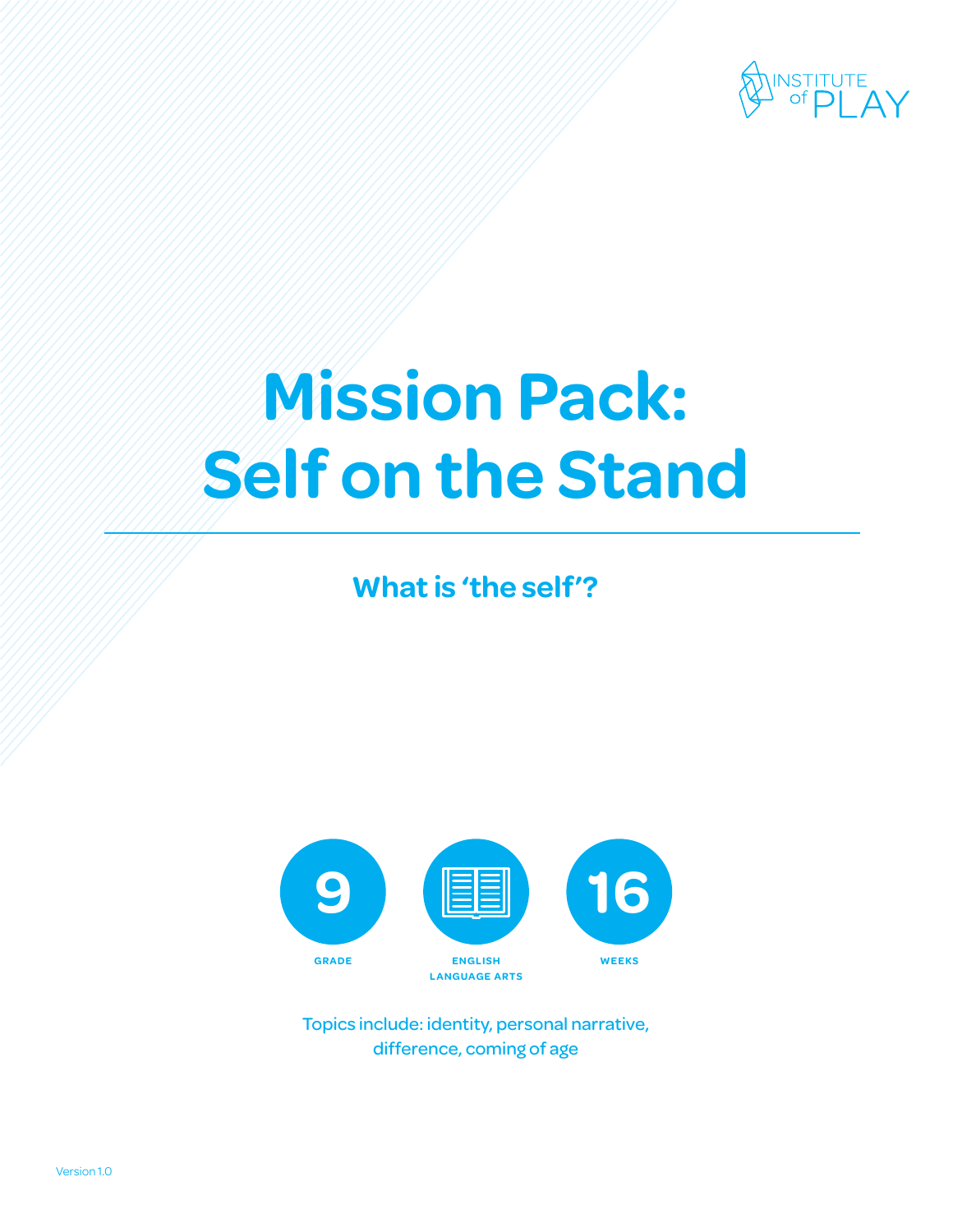

**The first student clears her throat and begins with the words "Blanket of Bones." She pauses. It is the title of her story, she informs the audience. In her reading she describes a visit to her brother's grave where "scattered wet leaves sleep on the ground like a blanket of bones." She finds a pebble beneath the leaves and decides to keep it for herself. She sits, and quietly, quickly the next student stands, and starts his story about Sundays spent feeding pigeons with his grandfather back in Ecuador. More stories are read. Eventually, the last story is told, and the audience breaks into into a loud, long applause.**

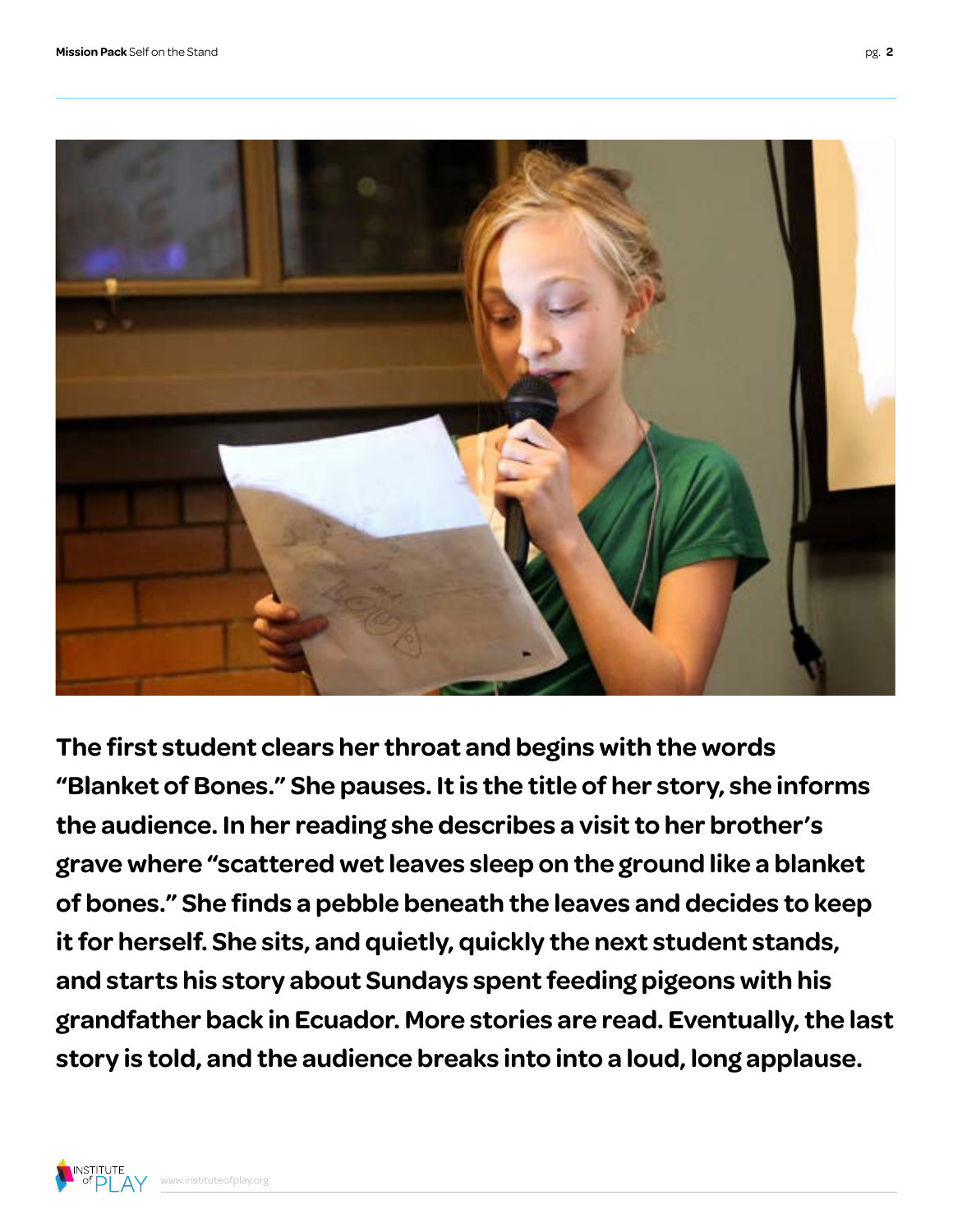# **About This Curriculum**

**At Quest schools, our curriculum and instruction is grounded in game-like learning. Game-like learning is a research-based theory of learning that draws from what we know games do best: drop players into inquiry-based complex problem spaces in which challenges are leveled to deliver just-in-time learning.** Games also use data-driven feedback to help players understand how they are doing, what they need to work on, and where they need to go next. Lastly, games provide engaging contexts for students to build content knowledge along with 21st century skills, such as systems thinking, design thinking, communication, collaboration, creativity, and innovation.

Game-like learning frames the way we plan units. At the high school level, all learning units are organized into "discovery missions." When a discovery mission is introduced, students are faced with an immediate "need to know" that engages them in solving a mission's complex challenge. Sometimes these missions are organized around narratives; sometimes not. Students are also often given roles to play during missions, such as being designers, entrepreneurs, or journalists.

At the beginning, students don't know how to solve the discovery mission's complex challenge; they must solve a series of "problem sets" that help them build essential knowledge and skills needed to complete the discovery mission challenge. During problem sets, students use games and other project-based learning experiences to build their understanding of content and practice new skills. At Quest schools, teachers also creatively evaluate student learning through assessments that are technology-based, game-based, and/or have a connection to the real world.

This curriculum resource is designed to give you an idea of how Institute of Play and Quest teachers transform the learning of content and skills into game-like experiences that engage and excite students. Even though Quest teachers actively engage in the role of designer and innovator during curriculum development, it is important to note that Quest teachers use more well-known activities and assessments in addition to gamelike experiences. This curriculum resource does not include those types of learning activities and assessments because we know that they can be found in other web-based resources or textbooks. Institute of Play designed this resource to share the unique approaches that Quest students experience and provide you with ideas and materials to bring game-like learning into your classroom.

**Curriculum at Quest schools empowers students to become active problem-solvers and innovators in the 21st century.** We design opportunities for students to build 21st century skills, such systems thinking, design thinking, and social-emotional skills. As systems thinkers, students identify parts and relationships within systems, discover patterns and feedback loops, and find possible leverage points for systemic change. As designers, students brainstorm, prototype, test, and iterate ideas and solutions to challenges. As community members and citizens, students work on listening, communicating, collaborating, leading, and mediating.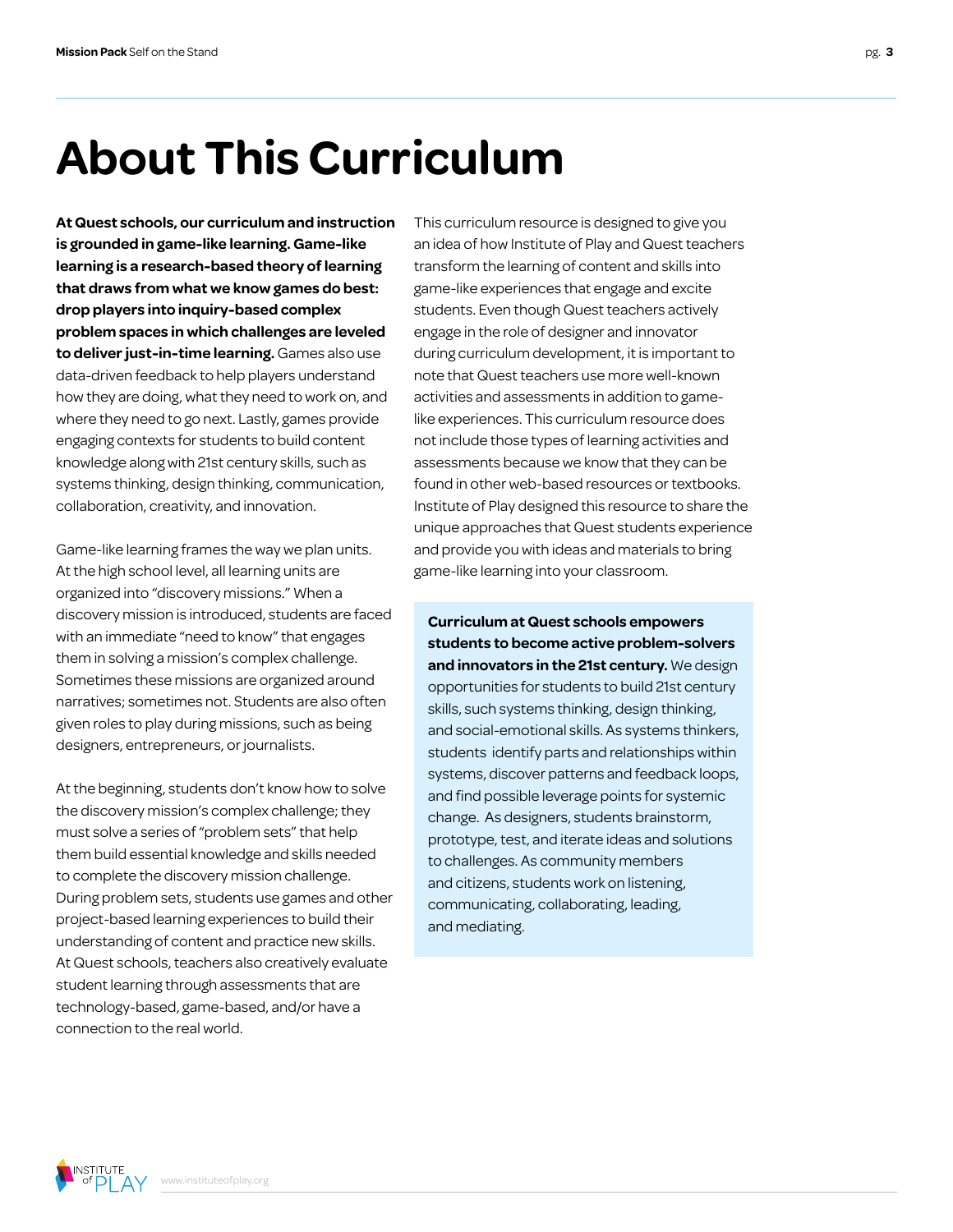### **The sections of this resource include:**

#### **DISCOVERY MISSION SUMMARY**

A summary of the narrative of the mission and the challenge(s) posed to students, as well as essential questions and enduring understandings for the content of the mission.

#### **DISCOVERY MISSION OVERVIEW**

A list of problem sets in the mission with the length and summary for each one.

#### **FINAL ASSESSMENT OF DISCOVERY MISSION**

A description of the final assessment that students complete at the end of the mission.

#### **PROBLEM SET DETAILS**

The collection of problem sets in the mission with more information about learning goals, game-like learning experiences, and other assessments used in each quest.

#### **APPENDIX**

Includes helpful resources, such as:

- Differentiation strategies
- Final assessment support materials and rubric
- Additional resources
- Lists of standards aligned to the discovery mission

#### **TEACHER COLLABORATOR BIO**



Eugene Noone is in his second year of teaching 9th grade English Language Arts at **[Quest to Learn](http://www.q2l.org/)**. He previously taught at public schools in the Bronx and upper Manhattan. Originally from Mechanicsburg, Pennsylvania, he is currently pursuing his masters in education from the Relay Graduate School of Education. He holds an MA in creative writing from the University of East Anglia and a BA in English literature from the University of Notre Dame. He lives in Harlem.

*Since collaboration and iteration are important to our work at Institute of Play, we want to hear your feedback about this resource and its impact on your teaching. To share your thoughts and ideas, please join our Google+ community by clicking on this link: [Institute of Play](https://plus.google.com/109931113406134913780/videos)  [Google+ Community](https://plus.google.com/109931113406134913780/videos).*

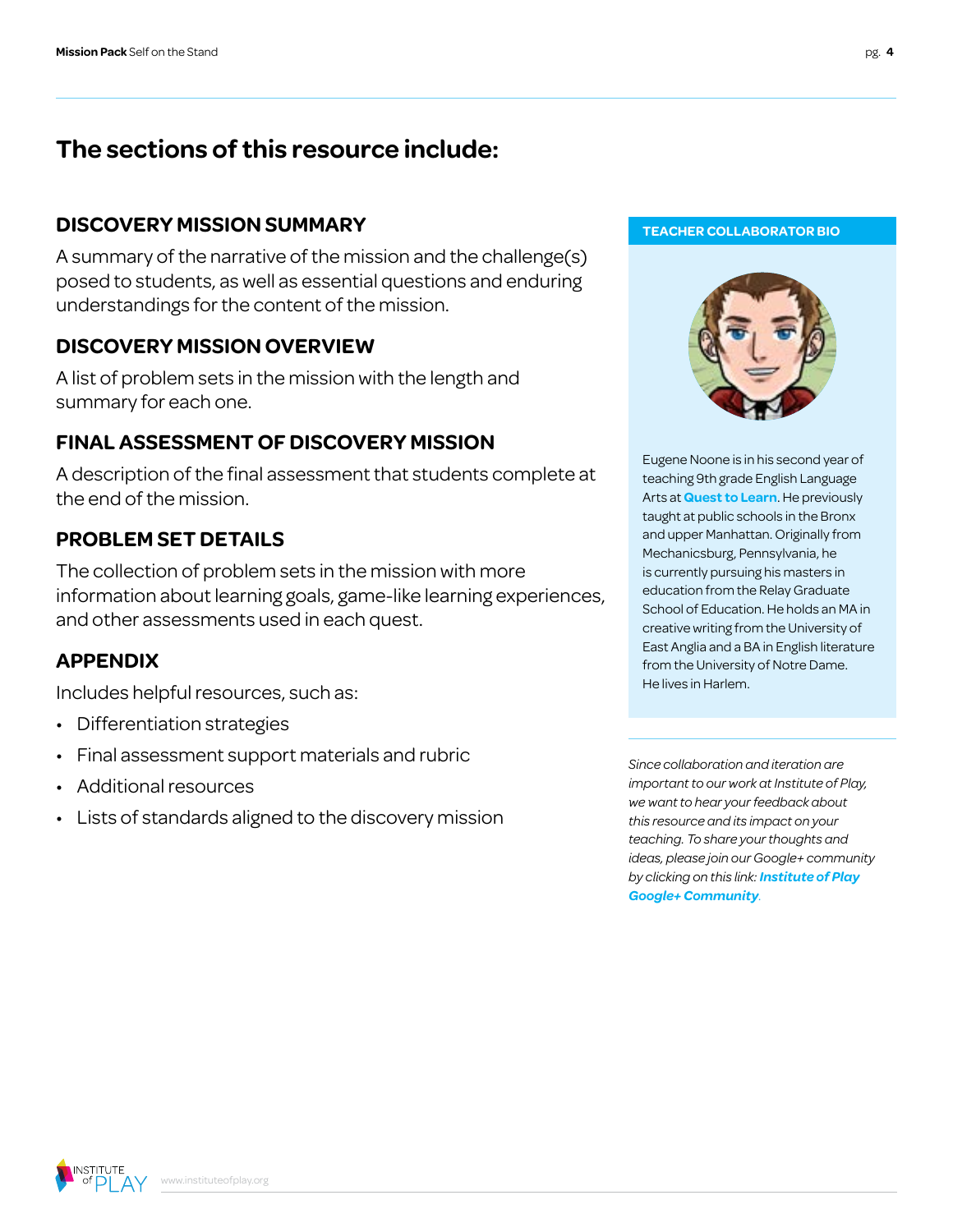### **Discovery Mission Summary**



A student helps another student create his digital collage about identity on an ipad.

**This discovery mission explores various understandings of identity and the factors that impact its formation.** To explore identity, students become aspiring authors and radio actors. Students are recruited by TeenInk, a real-life teen literary magazine and website, to help in their efforts to create a Discovering Identity series.

Through a video, they learn that TeenInk wants to publish a collection of personal narratives of real young people. They want true stories written from students' point of view that express their identity using descriptive language, imagery, symbolism, and dialogue. As part of the Discovering Identity series, TeenInk also asks students to develop podcasts that bring other people's identities, specifically literary characters' identities, to life.

Students read two novels, Sandra Cisneros' *The House on Mango Street* and Harper Lee's *To Kill a Mockingbird*, as well as a range of short stories and

poems that get at the question of what makes up one's identity. Students begin by examining themselves and their own identities and then move to examining the identities of others as expressed through literature.

Informed and inspired by their investigations, students write their own personal narratives and submit them to TeenInk to be possibly published online or in TeenInk magazine. They also perform and record dramatic monologues for a series of Discovering Identity podcasts and submit their finished podcasts to TeenInk. In addition, students share their work at a public exhibition attended by teachers, peers, family, friends, and invited guests, such as local publishers and authors.

#### **Essential Questions**

- How can another person's story be my story?
- To what extent do our differences define us?
- Whose needs are more important: individual or societal?

#### **Enduring Understandings**

- Our identity affects how we read and interpret texts.
- Reading another person's experience can change our identity.
- We are expected to think and act in ways that are predetermined by our society.
- Empathy is necessary for overcoming differences and the injustices associated with them
- The individual's story benefits the larger community.

*This discovery mission's curriculum is designed to be culturally responsive and game-like. It encourages students to play to learn more about their identities and to develop a sense of self through language. It is rooted in the conviction that if you can build your own meaning around stories as you read and write them, you can learn a lot about yourself and the world and you can have fun!*

*- Eugene Noone, 9th grade teacher, Quest to Learn, New York, NY*

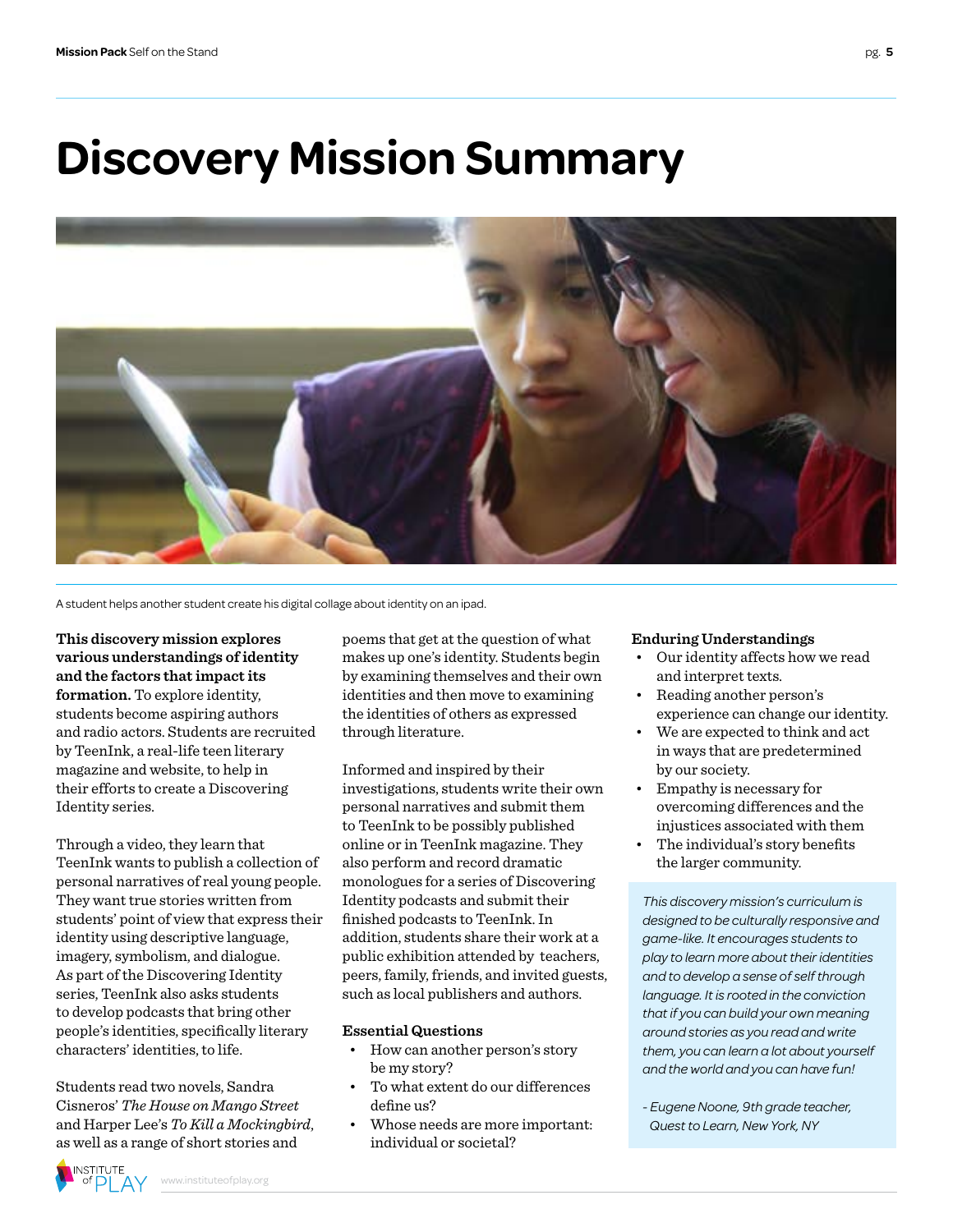# **Discovery Mission Overview**

| <b>PROBLEM SET TITLE</b>   | LENGTH* | <b>DESCRIPTION</b>                                                                                                                                                                                                                                                                                                                                                                                                                                                                                                 |
|----------------------------|---------|--------------------------------------------------------------------------------------------------------------------------------------------------------------------------------------------------------------------------------------------------------------------------------------------------------------------------------------------------------------------------------------------------------------------------------------------------------------------------------------------------------------------|
| <b>The Real Me</b>         | 2 weeks | Students are challenged to explore point of view as the first step<br>in their study of identity. Students work to share their interests,<br>important memories, and other aspects of their identities using<br>storytelling and art as their means of communication, as they<br>begin to read The House on Mango Street by Sandra Cisneros.                                                                                                                                                                       |
| <b>Tricks of the Trade</b> | 4 weeks | Students continue reading The House on Mango Street and<br>explore how Cisneros uses descriptive language, imagery,<br>symbolism, and dialogue to convey her characters' identities.<br>Students are challenged to draft a personal narrative using<br>"tricks of the trade" that will be published in print and possibly<br>online by TeenInk.                                                                                                                                                                    |
| <b>Publish or Perish</b>   | 2 weeks | Students gather peer and teacher feedback, revise, and refine<br>their personal narratives. When students have completed their<br>final drafts, each class's collection of personal narratives are sent<br>to be published into print books using createspace or lulu.                                                                                                                                                                                                                                             |
| <b>Difference</b>          | 2 weeks | Students start to explore difference, what creates difference, and<br>how difference shapes identity by reading short stories and poems<br>and studying photographs and other art objects. Students start<br>reading To Kill a Mockingbird at the end of the problem set.                                                                                                                                                                                                                                          |
| <b>Empathy Project</b>     | 4 weeks | Students are challenged to join the Empathy Project and create<br>podcasts. As part of the Empathy Project, students first learn<br>about empathy and analyze their empathy for characters from<br>To Kill a Mockingbird. Next, students write and perform different<br>characters' monologues, experiment with ways to increase<br>empathy for their characters, gather peer feedback, and<br>revise monologues. Then each class of students records their<br>monologues to create Discovering Identity podcasts. |
| <b>Submit and Share!</b>   | 2 weeks | Students support their peers in preparing to share monologues<br>at the public exhibition. In addition, students revisit and refine<br>their identity collages and informational texts about identity from<br>Problem Set #1 to share with the exhibition audience.                                                                                                                                                                                                                                                |

\* Based on an assumption of 50-minute classes that meet 5 days a week.

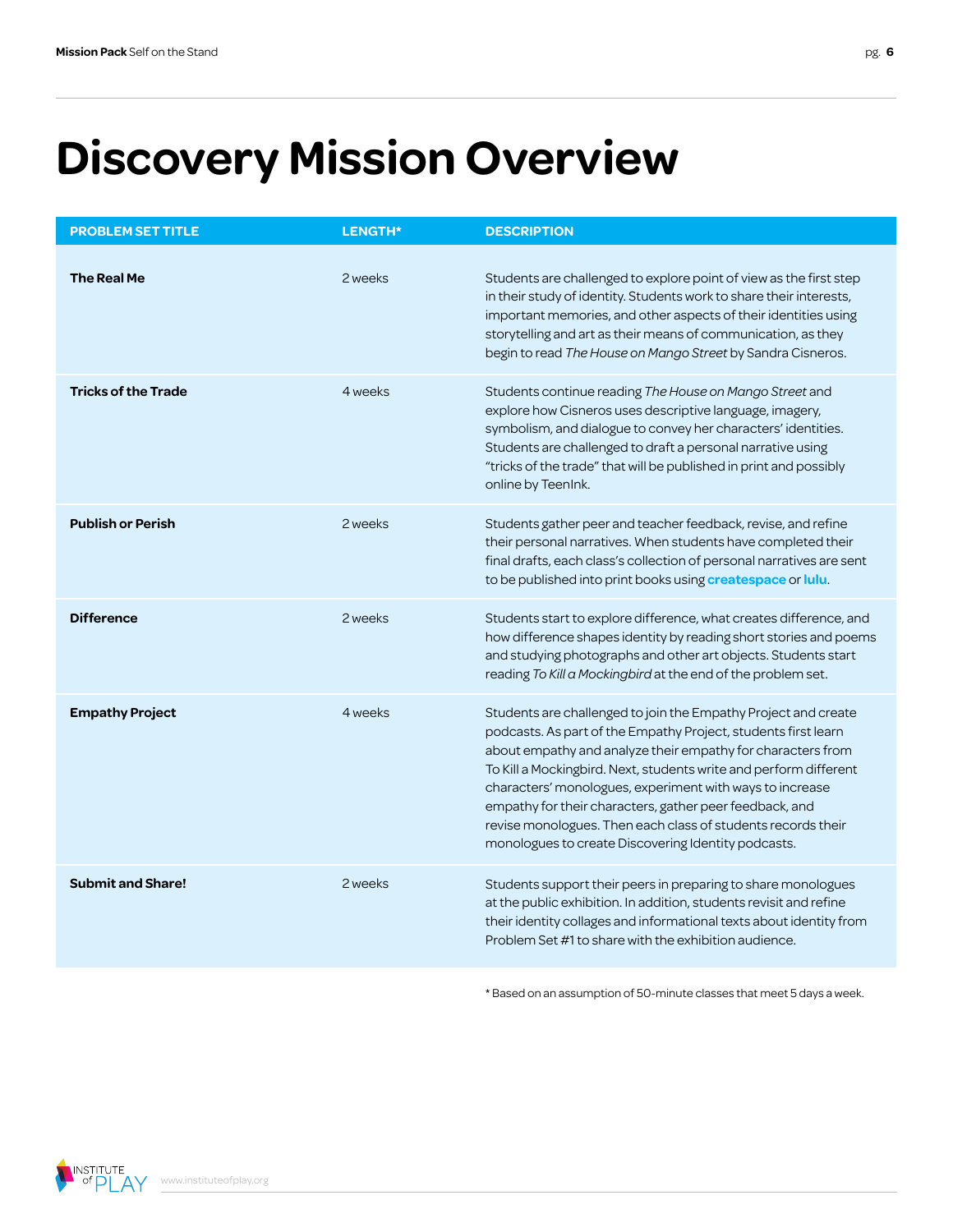# **Final Discovery Mission Assessment**



The audience at the discovery mission's public exhibition listens to a student's monologue.

**For the final assessment, students go through final rounds of revision and refinement of their podcasts created for TeenInk.** Then they submit their personal narratives (previously revised and refined) and podcasts to TeenInk.

Students then begin to prepare for the public exhibition of their work. In each class, students perform their monologues and vote to choose one student who will perform his/her monologue at the public exhibition. During the next two weeks, in each class, students work in groups to help the student performing the monologue to hone and practice his/her piece. In addition, students revisit their identity collages and written text from Problem Set #1 and refine these student work products to ready them to publicly share at the exhibition.

School and outside communities members, including local authors and publishers, are invited to the public exhibition. During the first part of the exhibition, each chosen student performs his/her monologue in front of the audience. The monologues are

recording on video and are later posted on the school's website. Then, after the performance, audience members learn more about identity by visiting different student tables, talking with students about their collages, audience members learn more about identity by visiting different student tables and talking with students about their collages and informational texts. Print copies of self-published collections of students' personal narratives are also available for purchase by the exhibition audience.

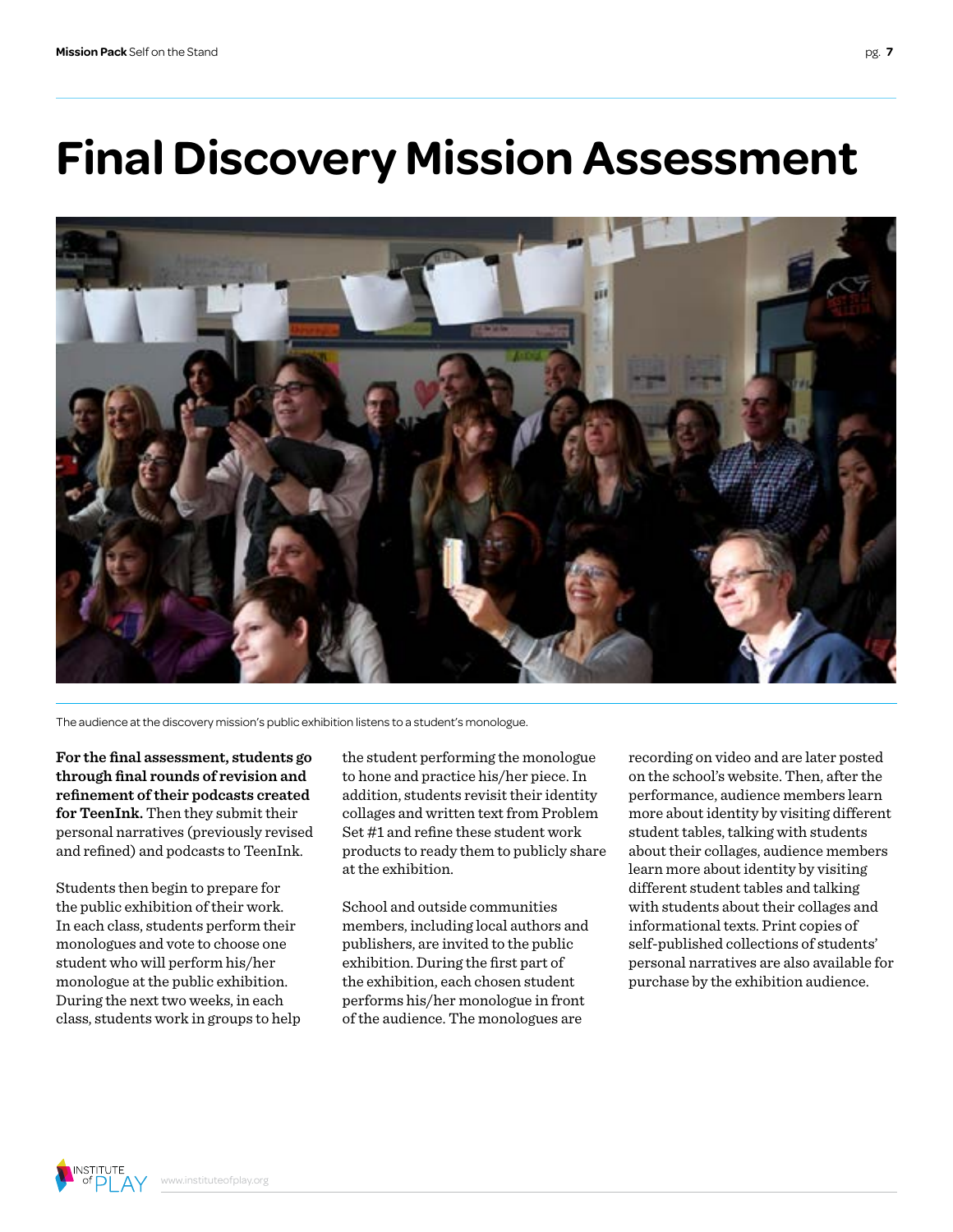### **Problem Set Details**

This section provides more detailed information about each problem set to help you develop and design your own version of this discovery mission for your students. Within each problem set, we describe its game-like learning experiences and list the types of assessments produced by students as evidence of their learning. *Note that all games designed by Institute of Play are italicized.*



Students play a round of Say, Hear, See with excerpts of *To Kill a Mockingbird*.

**All assessments used at Quest schools evaluate not only subject matter knowledge and skills of students (aligned to national and state Standards), but also assess 21st century skills.** These skills include collaboration, empathy, problem-solving, systems thinking and design thinking. Quest assessments range from embedded and formative (happening while students are learning to help teachers guide instruction) to traditional (quizzes/ tests) to performance-based (tasks similar to those in the real world) to self-assessments. We want to prepare

students to be successful in college, career, and life in the 21st century, and we believe students need support in building knowledge and skills beyond those measured on standardized tests.

Additionally, when Quest students play games to learn, there are numerous ways that teachers assess learning through game play. Some examples are:

- Circulate around the room to check for student understanding by observing student game choices, listening to student conversations, and asking questions to students.
- Ask students to create a strategy to help new players win the game.
- Ask students to change the game to help players learn different content and/or skills.
- Create game play scenarios and ask students about possible next game moves.

It is important to note that all of the resources **bolded in blue** in the rest of the document are active weblinks. Check out the example below:

Read our **[Games and Learning Design](http://www.instituteofplay.org/work/projects/q-design-packs/q-games-and-learning-design-pack/)  Pack** [for more information about using](http://www.instituteofplay.org/work/projects/q-design-packs/q-games-and-learning-design-pack/)  [games in your classroom.](http://www.instituteofplay.org/work/projects/q-design-packs/q-games-and-learning-design-pack/)

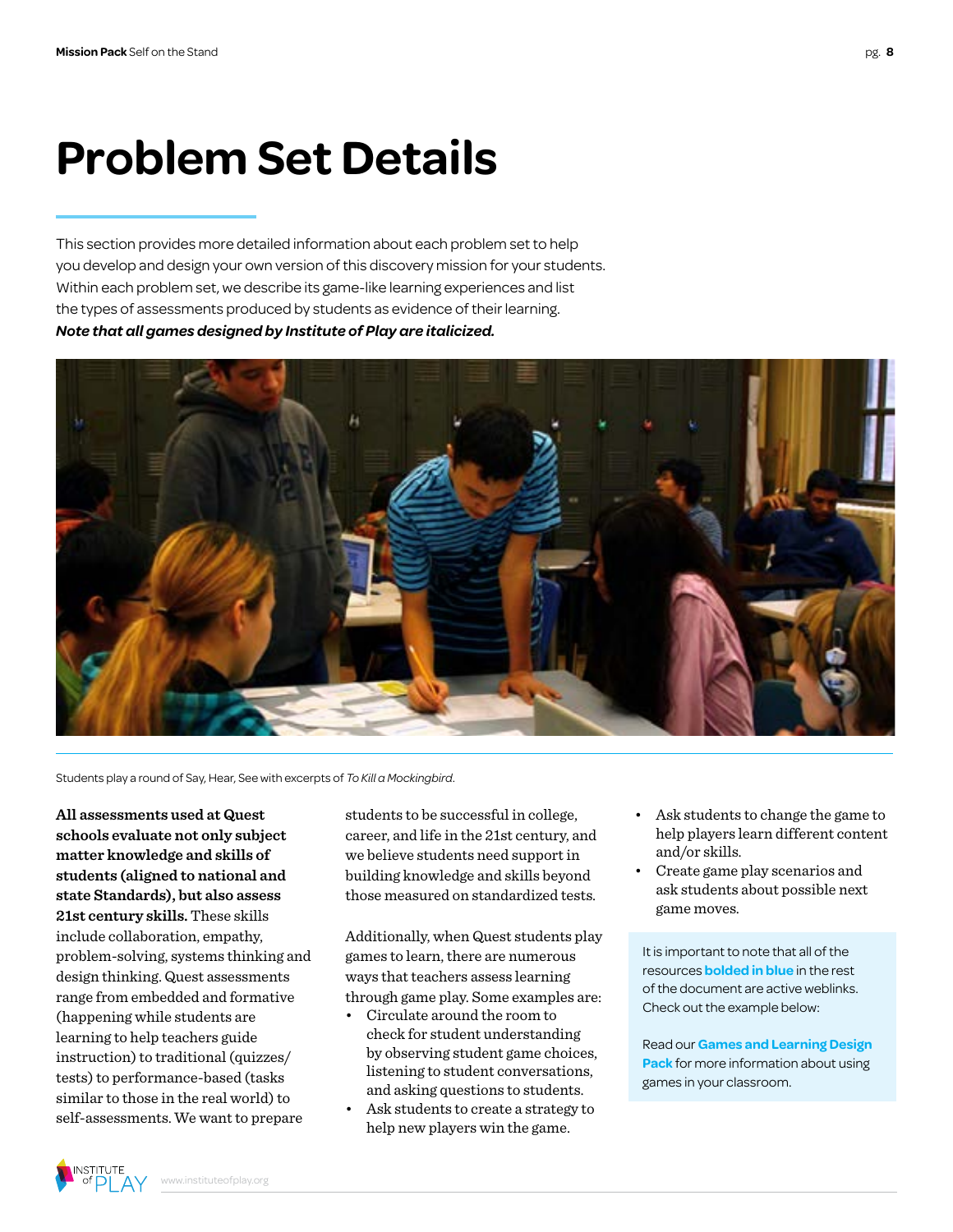### **2 Problem Set 1: The Real Me EXERGY**

Students begin the discovery mission with a challenge—to use storytelling and art to express who they are as individuals. To support student use of storytelling in the mission, the teacher shares a story from his/her own life, and students listen to several other examples from The Moth podcast. **[The Moth](http://themoth.org/)** is a non-profit centered on the art of storytelling.

Students then complete a personal survey about their backgrounds and interests. After analyzing their survey responses, students identify a personal story that helps to share who they are with others. They write their stories, and then in groups, share their stories, provide peer feedback and revise. Students then record and submit their stories to their class website for the teacher to review.

With sharing who they are through art as a next step, students revisit their personal survey data to help them create a collage, either digital or physical, that defines identity visually. As they work on their collages, they read a handful of non-fiction texts about identity (see side bar with examples). They then write their own informational text defining identity to accompany their collages.

Lastly, the teacher tells the students about TeenInk's request for their participation in efforts to create resources for a Discovering Identity series that includes personal narratives and possible other resources to be discussed at a later point. The teacher suggests that the class should begin reading *The House on Mango Street* 



#### **TOPICS & SKILLS COVERED**

- Narrative writing
- Point of view
- Oral storytelling
- Definition of identity

#### **EXAMPLES OF IDENTITY ARTICLES**

**[How our names shape our identity](http://theweek.com/article/index/249589/how-our-names-shape-our-identity) [Cultural identity](http://www.teenink.com/opinion/all/article/10613/Cultural-Identity/) [Two People, One Identity](http://www.nytimes.com/2012/01/15/fashion/kirk-and-nate-mueller-capitalize-on-being-twins.html?action=click&module=Search®ion=searchResults%238&version=&url=http%3A%2F%2Fquery.nytimes.com%2Fsearch%2Fsitesearch%2F%3Faction%3Dclick%26region%3DMasthead%26pgtype%3DHomepage%26module%3DSearchSubmit%26contentCollection%3DHomepage%26t%3Dqry558%23%2Fidentity%2Fsince1851%2Fallresults%2F9%2F&_r=0)**

to explore identity and how authors convey characters' identity through their writing.

| <b>GAME-LIKE LEARNING EXPERIENCES</b> | <b>ASSESMENT TYPE</b>                                      | <b>DESCRIPTION</b>                                                                                                                                                                                                                                                                                                                                                                                                            |
|---------------------------------------|------------------------------------------------------------|-------------------------------------------------------------------------------------------------------------------------------------------------------------------------------------------------------------------------------------------------------------------------------------------------------------------------------------------------------------------------------------------------------------------------------|
| Who Am I?                             | Personal survey data<br>and written response<br>(analysis) | Students take a personal survey with questions asking about their<br>backgrounds, interests, and significant events in their lives that<br>shaped their identity. They analyze their responses and choose<br>one significant event to use as the focus of their story. Students<br>also listen to examples of stories about people's lives from<br><b>The Moth website.</b>                                                   |
| <b>Mini-Moth</b>                      | Oral story                                                 | Students draft a 3-5 minute oral story and, in small groups,<br>share their stories, receive peer feedback, and make revisions.<br>They then record their stories and upload them to the class<br>website for the teacher to evaluate and provide feedback.<br>Next, after refining their stories, they record stories one more time.<br>Each classes' set of recordings is uploaded as a podcast to the<br>school's website. |
| <b>Identity Collage and Text</b>      | Digital or physical<br>collage                             | Students create physical or digital (using <b>Glogster</b> or PowerPoint)<br>collages with images that they believe convey their identities. They<br>also write an accompanying description to their collages explaining<br>the connection between their collages and identities.                                                                                                                                             |

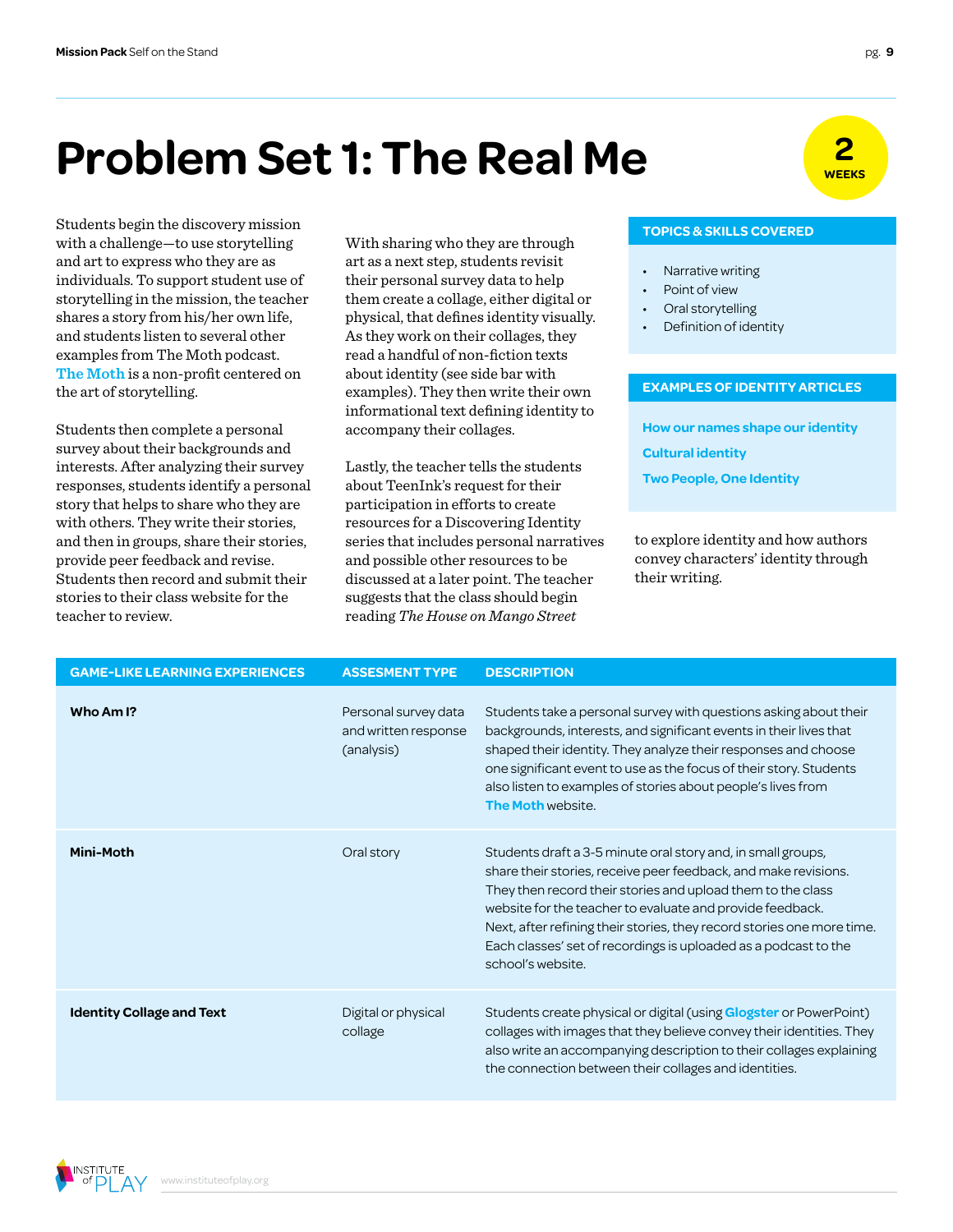### **Problem Set 2: Tricks of the Trade**

As students continue reading *The House on Mango Street*, they are challenged by TeenInk to explore point of view, descriptive language, imagery, symbolism, and dialogue used by the author, Sandra Cisneros, to give identities to her characters. Students examine each of these "tricks of the trade" individually throughout the novel. After exploring those writing techniques, TeenInk communicates that it is time for students to start writing their personal narratives. Each personal narrative must include 4 vignettes from students' lives. Students revisit their stories from Problem Set #1 and decide whether they want to include the story as part of their personal narratives.

Their personal narratives must:

- Include 4 vignettes from their lives.
- Establish a clear point of view.
- Use descriptive language and well chosen details to enhance the narrative.
- Use imagery to convey a vivid picture of events and characters.
- Use dialogue to enhance an event, advance the narrative, and/or establish character traits.
- Use symbolism to express a feeling, idea, thought or emotion.
- By the end of the problem set, students produce the first drafts of their personal narratives using google docs.

#### **TOPICS & SKILLS COVERED**

- Analysis with textual evidence
- Central idea/theme of text
- Character identity
- Point of view
- Use of descriptive language
- Use of imagery
- Use of symbolism
- Writing dialogue
- Context clues
- **Annotation**

| <b>GAME-LIKE LEARNING EXPERIENCES</b> | <b>ASSESMENT TYPE</b> | <b>DESCRIPTION</b>                                                                                                                                                                                                                                                                                                                                                                                        |
|---------------------------------------|-----------------------|-----------------------------------------------------------------------------------------------------------------------------------------------------------------------------------------------------------------------------------------------------------------------------------------------------------------------------------------------------------------------------------------------------------|
| What Am I?                            | Card game             | Students play What Am I?, a game designed by the 9th grade<br>Quest ELA teacher, to help students use point of view and<br>descriptive language. Students choose a card with an object on<br>it, like a swingset, and narrate a story from the point of view of the<br>object without saying the name of the object. Then, other students<br>try to guess the object.                                     |
| <b>What Am I Revisited</b>            | Card game             | Students play What Am / Revisited. In this version of the Institute<br>of Play game, students add imagery to their stories from the point<br>of view of objects.                                                                                                                                                                                                                                          |
| <b>Guess What I Am</b>                | Written (story)       | Students choose an important object in their lives, such as<br>a basketball, and write a story from the point of view of that object.<br>The stories are shared on walls throughout the school as part of<br>a school-wide contest to guess as many of the objects correctly<br>as possible. All high school students can submit their guesses<br>through a shared google form.                           |
| <b>Socratic Smackdown</b>             | Discussion game       | When students finish reading The House on Mango Street,<br>they discuss important themes in the book by playing <b>Socratic</b><br><b>Smackdown</b> , an Institute of Play game designed to help students<br>learn how to discuss texts using text dependent questions. They<br>then use textual evidence to make connections and ask thought-<br>provoking questions about factors that impact identity. |



**4 WEEKS**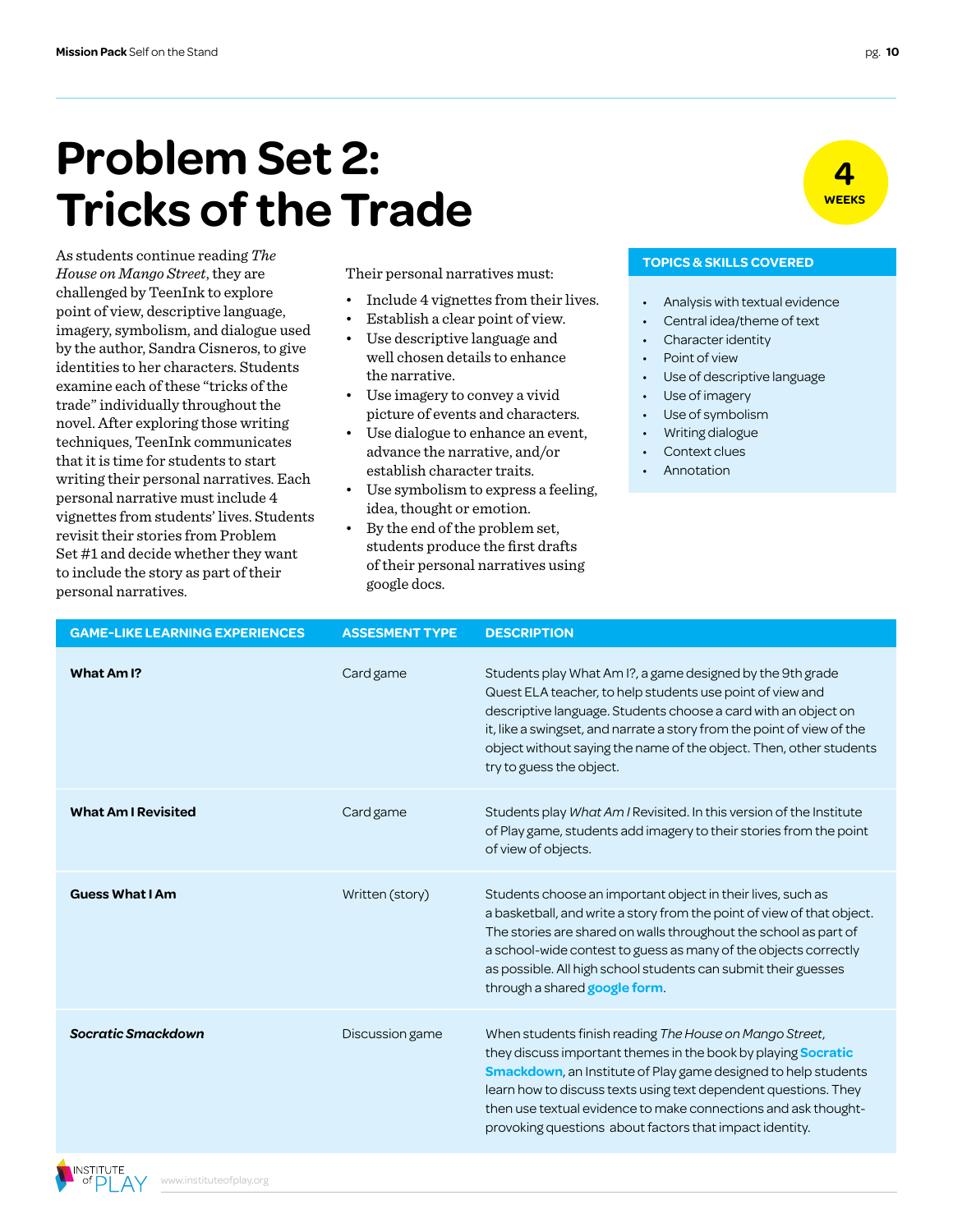### **Problem Set 3: Publish or Perish**

At the beginning of this problem set, the teacher explains that TeenInk will only realistically publish one or two student personal narratives. Since it is important for all their voices to be heard, the teacher shares that they are going to self-publish collections of the personal narratives for each class. Then, during the public exhibition, at the end of the discovery mission, students will

sell their books to attendees. To make sure all personal narratives are ready to be published, students spend two weeks sharing their work in peer and teacher writing conferences and revising and refining their narratives. By the end of two weeks, students' personal narrative are sent away to be self-published.

#### **TOPICS & SKILLS COVERED**

- Narrative writing
- Point of view
- Use of descriptive language
- Use of imagery
- Use of symbolism
- Writing dialogue
- Constructive feedback

| <b>GAME-LIKE LEARNING EXPERIENCES</b> | <b>ASSESMENT TYPE</b>                         | <b>DESCRIPTION</b>                                                                                                                                                                                                                                                                                                                                                                                                                 |
|---------------------------------------|-----------------------------------------------|------------------------------------------------------------------------------------------------------------------------------------------------------------------------------------------------------------------------------------------------------------------------------------------------------------------------------------------------------------------------------------------------------------------------------------|
| <b>What Emotion Am I?</b>             | Card game                                     | Students play What Emotion Am I?, another version of What Am<br>I?. Students choose a card with an emotion on it, like "frustrated",<br>and use descriptive language, imagery, and symbolism to help their<br>peers guess the emotion.                                                                                                                                                                                             |
| <b>Editor Round-Robin</b>             | Written (personal<br>narrative draft)         | In small groups, students peer review each other's personal<br>narratives written in google docs. They write comments in each<br>others' google docs and students revise their work based on peer<br>feedback. Each student also receives feedback on their google<br>doc from the teacher and has a one-on-one conference with the<br>teacher about their writing.                                                                |
| Self-publish                          | Written (self-<br>publishing<br>instructions) | Students review two self-publishing companies, <b>createspace</b><br>and <b>lulu</b> . All classes give input about which company they want to<br>use to publish their personal narratives. After the self-publishing<br>company is chosen, each student writes up a set of instructions<br>about how to self-publish to share with family and friends. Class<br>collections of personal narratives are sent to be self-published. |



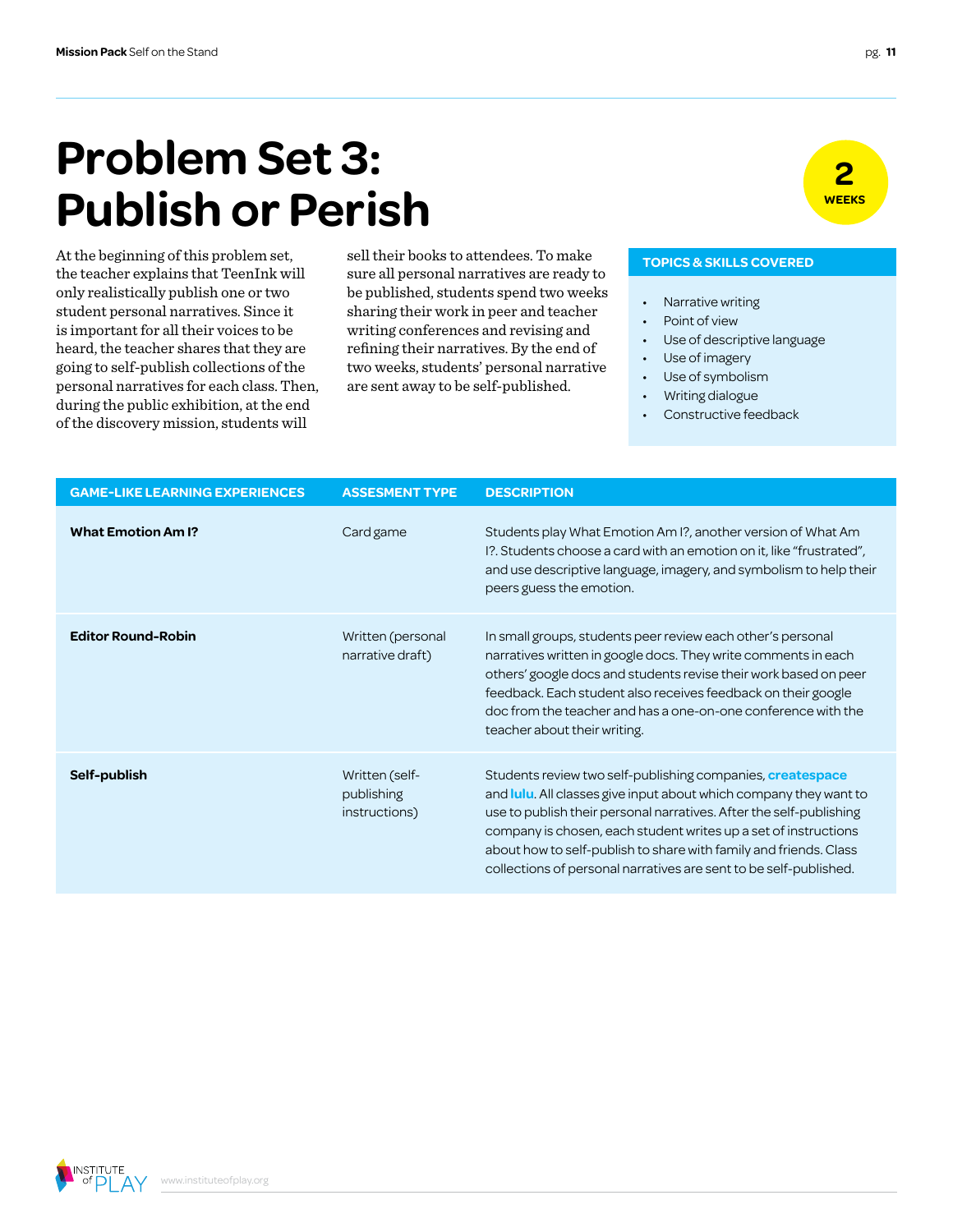### **2 Problem Set 4: Difference**

Students begin this problem set by reading Alice Walker's short story, "Flowers". They are then challenged to describe the identity of the main character, Myop, and how she is similar to and different from them. The teacher explains that they are going to explore difference and identity. This problem set helps students start to explore differences, what creates differences,

how do differences impact identity, and how and why do people overcome differences. Students are challenged to create a portfolio of vignettes, writing from the point of view of people different from themselves, based on poems, photographs, and other art objects. Students then begin to read *To Kill a Mockingbird*, by Harper Lee.

#### **TOPICS & SKILLS COVERED**

- Central idea/theme of text
- Inferences
- **Character**

| <b>GAME-LIKE LEARNING EXPERIENCES</b> | <b>ASSESMENT TYPE</b> | <b>DESCRIPTION</b>                                                                                                                                                                                                                                                                                                                                                                                                                                                                                                               |
|---------------------------------------|-----------------------|----------------------------------------------------------------------------------------------------------------------------------------------------------------------------------------------------------------------------------------------------------------------------------------------------------------------------------------------------------------------------------------------------------------------------------------------------------------------------------------------------------------------------------|
| <b>Inference Game</b>                 | Card game             | Students play Inference Talk, an Institute of Play game designed<br>to help students practice making inferences about characters<br>in a novel. In the game, students choose a card with a character<br>name and a page number. Then they make statements about that<br>character, based on a short paragraph of text, and the judge, who<br>switches every round, must pick the statement which they believe<br>to be most accurate, based on the piece of text for that round.                                                 |
| <b>POV in ART</b>                     | Written (3 vignettes) | Students are given two websites with different art themes:<br>depression-era photographs taken by Dorothea Lange and art<br>from the <b>Civil Rights Movement</b> . They also read two poems,<br>such as "The Road Not Taken" by Robert Frost and "Theme for<br>English B" by Langston Hughes. Students choose a combination<br>of 3 subjects from poems and art pieces and write short vignettes<br>about their identities. Students also have the option to choose<br>other art objects or poems then provided by the teacher. |
| <b>Meaning of Pluh</b>                | Card game             | Students play Meaning of Pluh, an Institute of Play game designed<br>to help students understand and use context clues as they read.                                                                                                                                                                                                                                                                                                                                                                                             |
| <b>Storyweavers</b>                   | Writing game          | Students play Storyweavers, an Institute of Play game designed<br>support students in understanding a story as a system by<br>identifying each story element and recognizes how the elements<br>influence one another. In groups, students choose an art piece<br>from the websites used in POV in ART. They then brainstorm story<br>ideas and create a story together about the subjects of the art.                                                                                                                           |

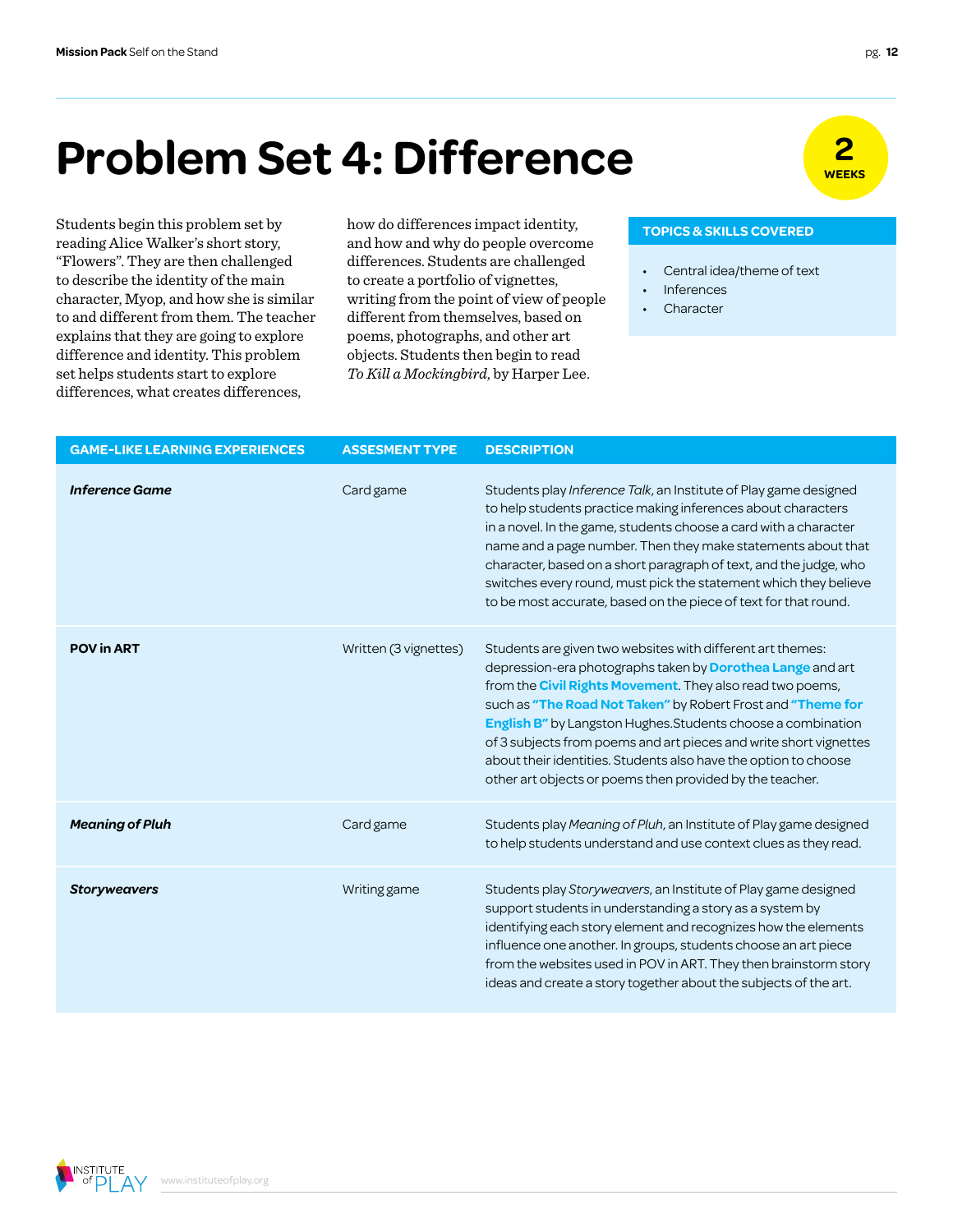### **Problem Set 5: Empathy Project**

At the beginning of this problem set, the teacher introduces students to the Empathy Project, a project specifically designed for this discovery mission. The Empathy Project challenges participants to identity empathy in writing and create empathy through writing to help readers better understand and relate to characters. After students engage in several activities to learn more about empathy and its use in literature, they analyze how Harper Lee makes readers empathize with characters in *To Kill a Mockingbird*.

Students then learn that TeenInk wants to start a new show called The Mockingbird Monologues that feature monologues told by characters from *To Kill a Mockingbird*. Students first construct a rubric and design a visual to measure empathy felt towards all 35 characters in the book. After students map all characters on the Empathy Scale, they each choose one character, with the goal of trying to move that character up the scale, by writing short monologues for him or her.

In small groups, students perform their monologues and receive peer/ teacher feedback. After revising their monologues, students perform them for the whole class. All monologues are recorded and posted on the school

#### **TOPICS & SKILLS COVERED**

- Central idea/theme of text
- **Inferences**
- **Character**
- Theme
- **Conflict**
- Mood and tone
- **Explanatory writing**
- Dramatic performance

website. The classes then vote on the best monologues from each class. Those students will perform their monologues during the public exhibition at the end of the mission.

| <b>GAME-LIKE LEARNING EXPERIENCES</b> | <b>ASSESMENT TYPE</b> | <b>DESCRIPTION</b>                                                                                                                                                                                                                                                                                                                                                                         |
|---------------------------------------|-----------------------|--------------------------------------------------------------------------------------------------------------------------------------------------------------------------------------------------------------------------------------------------------------------------------------------------------------------------------------------------------------------------------------------|
| What am I?                            | Card game             | Students play What I am? again, but this time they intentionally<br>emphasize tone and mood in their descriptions of objects.                                                                                                                                                                                                                                                              |
| Say, Hear, See                        | Card game             | Students play Say, Hear, See, an Institute of Play game designed<br>to understand how body language, facial expressions, and voice<br>inflection can communicate emotion. Students use excerpts<br>from To Kill a Mockingbird in the game with a focus on conveying<br>tone and mood.                                                                                                      |
| <b>Socratic Smackdown</b>             | Discussion game       | Students play <b>Socratic Smackdown</b> again. This time, students<br>play the role of characters from the book and answer questions<br>from characters' point of view. This game connects also to lessons<br>of grammar and language, because oftentimes, characters don't<br>speak in grammatically correct, and students later discuss how<br>grammar and language can convey identity. |
| <b>Mockingbird Monologues</b>         | Presentation          | Students choose characters to move up the Empathy Scale.<br>They research, write, and revise character monologues before<br>performing them in front of the class. All performances are<br>recorded and are made into podcasts for each class.                                                                                                                                             |
| <b>Improv Games</b>                   | Performance game      | Before performing their monologues, students play a series of<br><b>improv games</b> to support students in gaining confidence and<br>building creativity.                                                                                                                                                                                                                                 |



**INSTITUTE**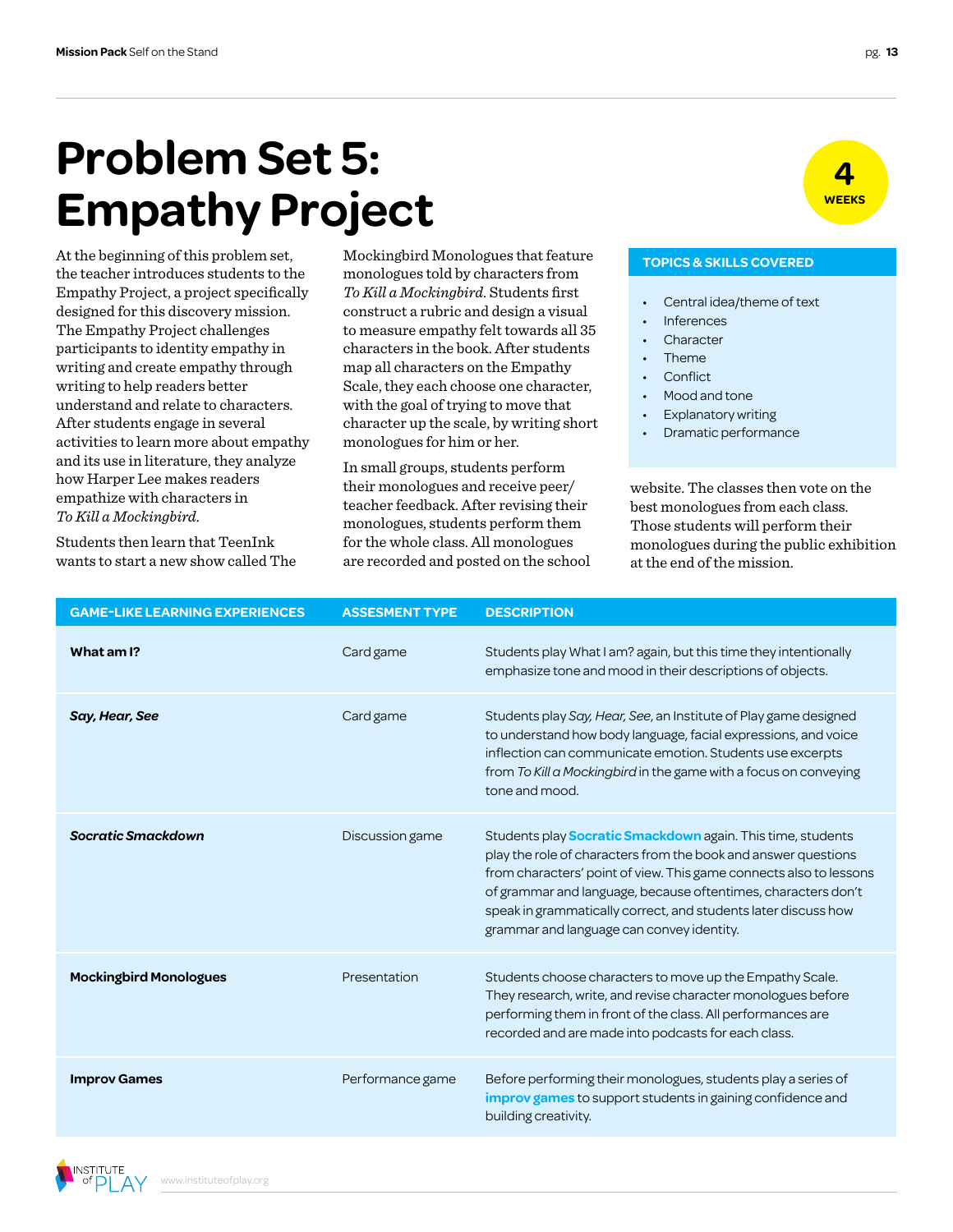### **Problem Set 6: Submit and Share!**

For this problem set, students prepare for the submission of their personal narratives and monologues and the upcoming public exhibition. In each class, one group of students collects and organizes the classes' personal narratives and monologues to submit to TeenInk. This group of students also composes an email to TeenInk editors explaining the projects. All work is sent to TeenInk before the public exhibition.

Other groups of students focus on public exhibition preparation. One group of students help the student performing his/her monologue, voted the best in each class, to hone and practice his/her piece. Another group of students focuses on the self-published collections of student personal narratives that have arrived at the school by this point and organizes a plan for selling them at the upcoming

public exhibition. In addition, all students revisit their identity collages and informational text from Problem Set #1 and refine these student work products to ready them to publicly share at the exhibition.

School and outside communities members, including local authors and publishers, are invited to the public exhibition. During the first part of the exhibition, each chosen student performs his/her monologue in front of the audience. Then, after the performance, audience members learn more about identity by visiting different student tables and talking with students about their their collages and informational texts. Class collections of personal narratives are also available for purchase from the exhibition attendees.

#### **TOPICS & SKILLS COVERED**

- Narrative writing
- Dramatic performance
- Point of view
- Proofreading and editing skills
- Presentation skills

| <b>GAME-LIKE LEARNING EXPERIENCES</b> | <b>ASSESMENT TYPE</b>             | <b>DESCRIPTION</b>                                                                                                                                                                                                                                                                 |
|---------------------------------------|-----------------------------------|------------------------------------------------------------------------------------------------------------------------------------------------------------------------------------------------------------------------------------------------------------------------------------|
| <b>Words and Pictures</b>             | Written (peer review<br>feedback) | Revisit collages and informational texts written in Problem Set #1.<br>After gathering peer and teacher feedback on collages and texts,<br>students revise both pieces of work in order to share them at the<br>public exhibitions.                                                |
| <b>Public exhibition</b>              | Presentations                     | Some students perform their monologues in front of students,<br>teachers, families, and other members of the community.<br>Other students share their identity collages and informational<br>texts and others market and sell the published collections of<br>personal narratives. |



**2**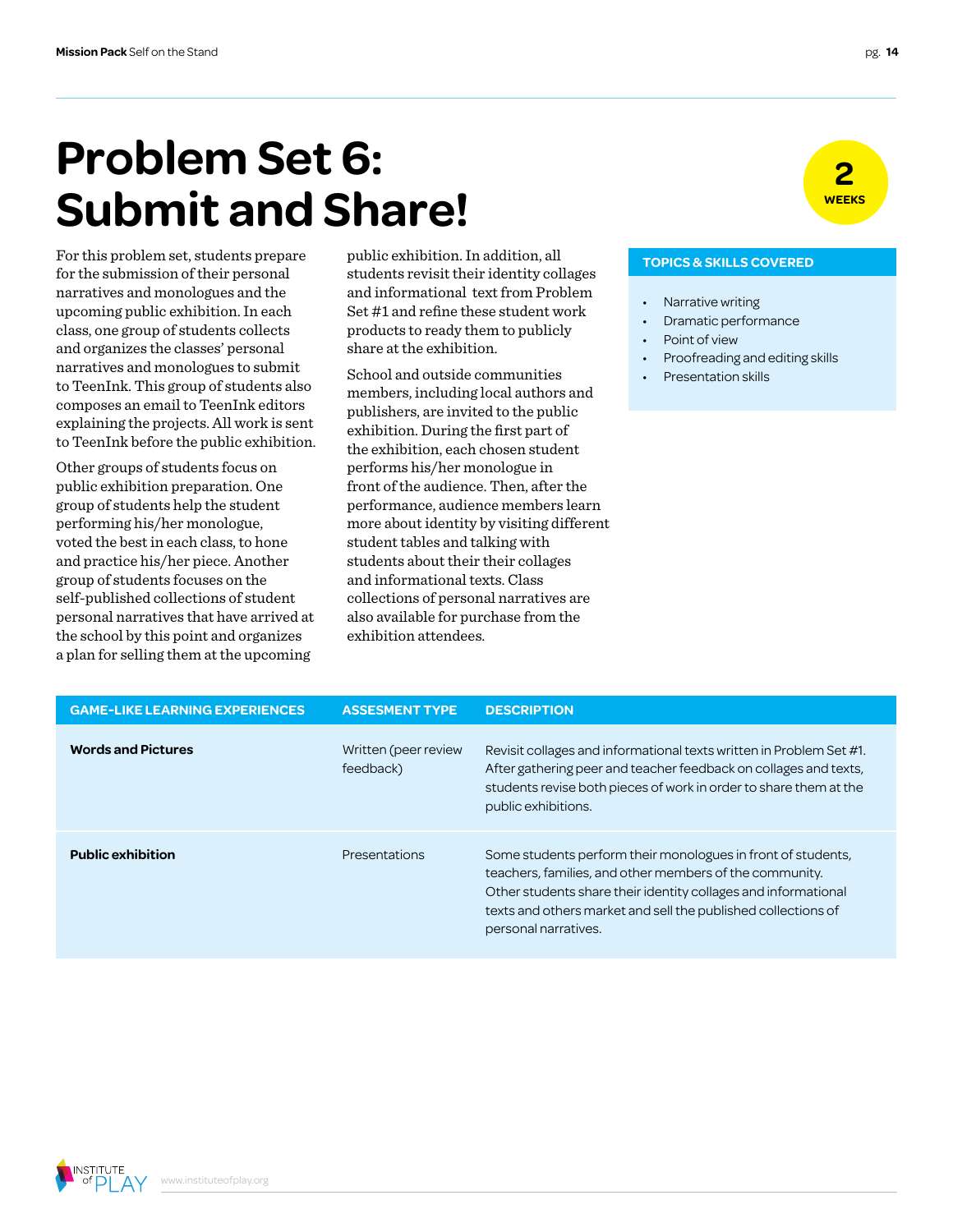# **Appendix**

#### **DIFFERENTIATION STRATEGIES**

- Word wall of relevant terms
- Menu of options for student work
- Use film of *To Kill a Mockingbird* to support students in their reading and interpretation of text
- Audio-visual supports, like books on tape
- Graphic organizers
- Translations of text for ELL students

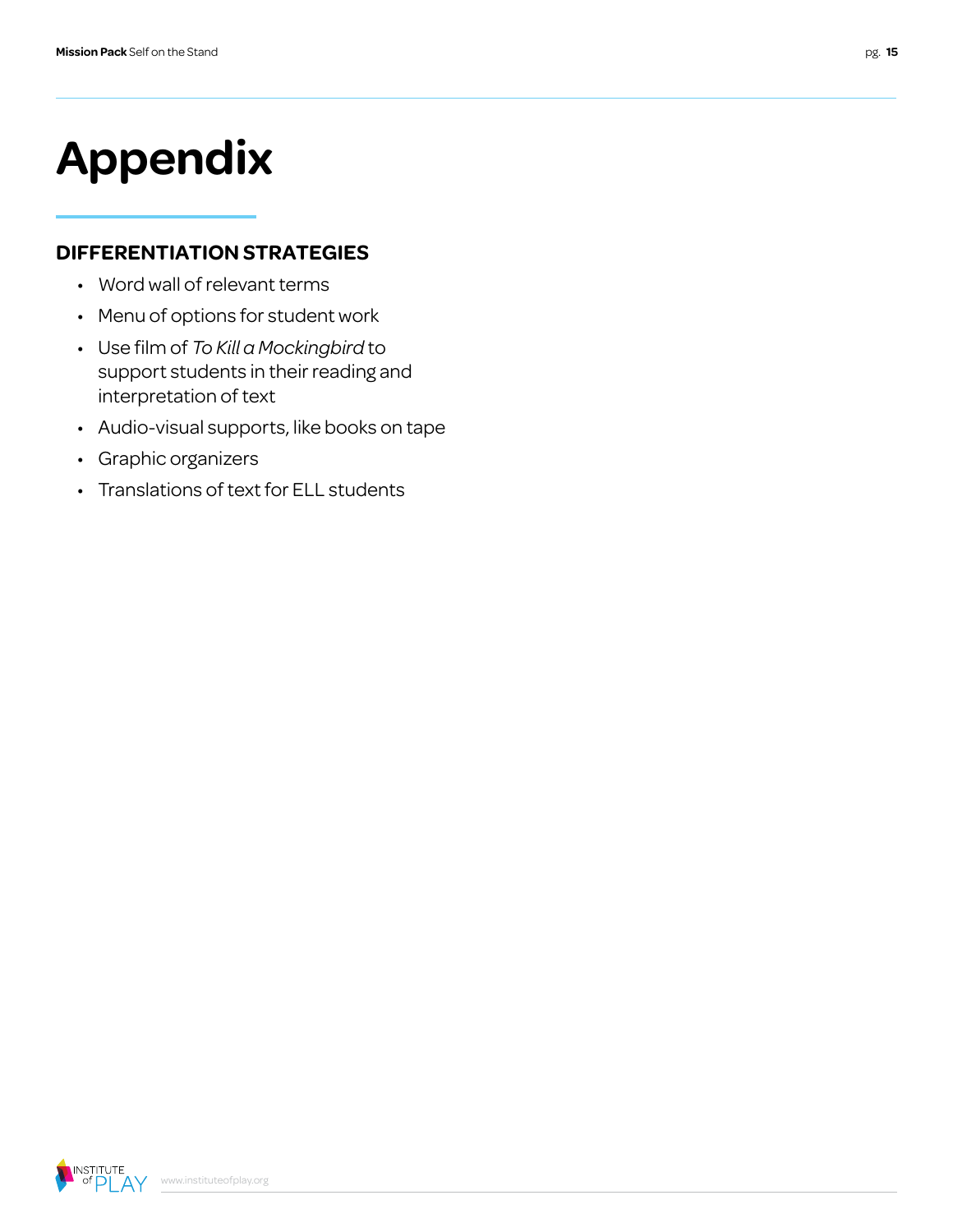### **Assessment Supporting Materials FOR MOCKINGBIRD MONOLOGUES**

### **Part I: Choosing your Character**

#### **MOCKINGBIRD MONOLOGUES**

#### **Choose your character!**

| Jem Finch              | Mayella Ewell       | Mrs. Dubose      | Dolphus Raymond        |
|------------------------|---------------------|------------------|------------------------|
| <b>Atticus Finch</b>   | <b>Burris Ewell</b> | Dill Harris      | Link Deas              |
| Aunt Alexandra         | Miss Maudie         | Rachel Haverford | Miss Caroline Fisher   |
| <b>Francis Hancock</b> | Calpurnia           | Judge Taylor     | Reverend Sykes         |
| Jack Finch             | Zeebo               | <b>Heck Tate</b> | Stephanie Crawford     |
| Boo Radley             | Tom Robinson        | B.B. Underwood   | Walter Cunningham, Jr. |
| Nathan Radley          | Helen Robinson      | Horace Gilmer    | Walter Cunningham, Sr. |
| <b>Bob Ewell</b>       | Jessie              | Dr. Reynolds     | Dick Avery             |

#### **CURRENT EMPATHY RATING**

**Character's Full Name:**

**Character's Empathy Rating: / 10**

**Explanation - On the back of this paper, describe why you think your character has their current rating**

#### **PROJECTED EMPATHY RATING**

**Projected Final Empathy Rating: / 10**

**Projected Increase:**

**INSTITUTE** of  $D$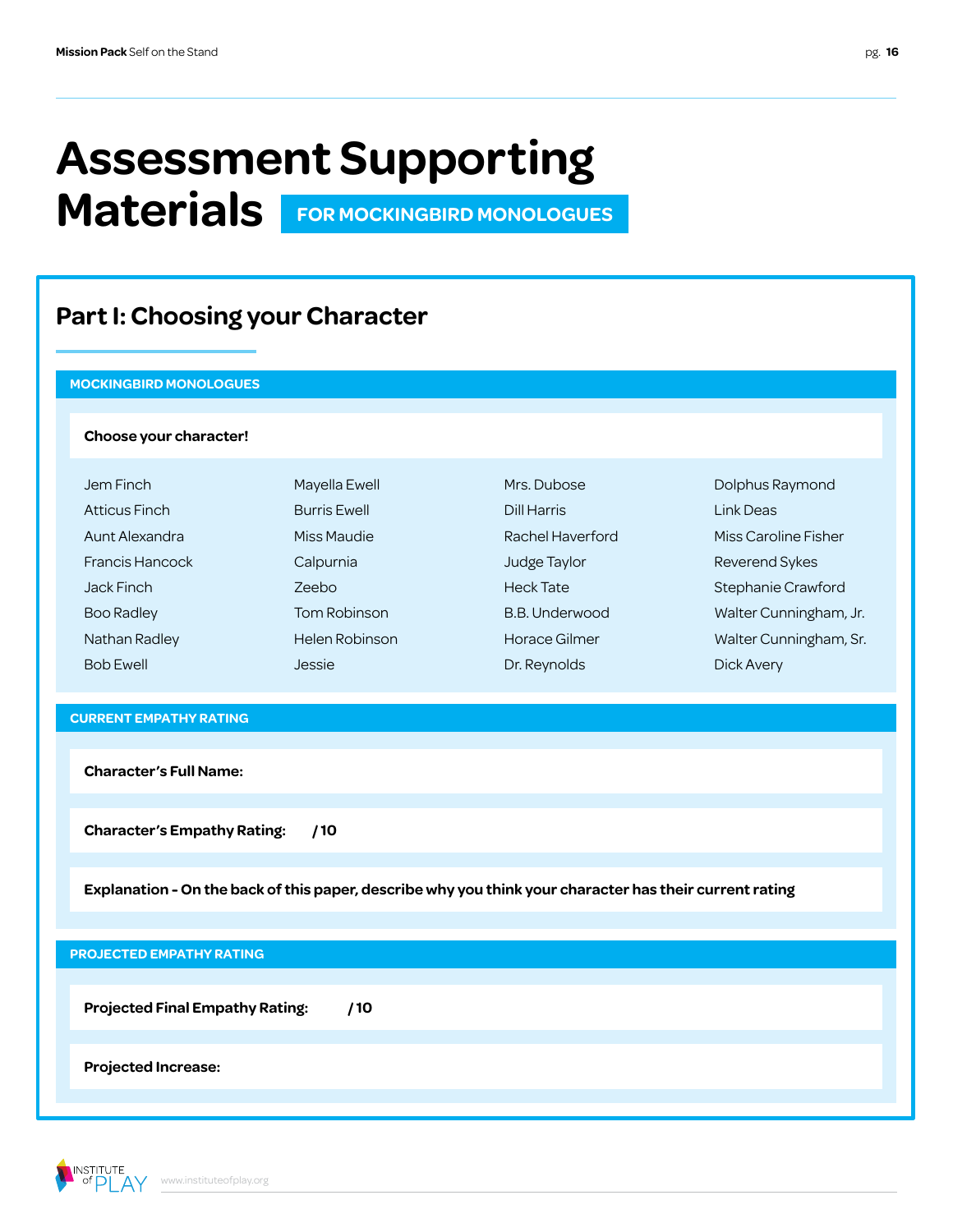### **Part II: Character Information**

| <b>BASIC IDENTITY INFORMATION</b>                               |                                                                 |
|-----------------------------------------------------------------|-----------------------------------------------------------------|
| Age                                                             | Gender                                                          |
| Race                                                            | <b>Marital Status</b>                                           |
| Home                                                            | <b>Education</b>                                                |
| Family                                                          |                                                                 |
| <b>Other Information</b>                                        |                                                                 |
| TRACKING TRAITS WITH QUOTED TEXTUAL EVIDENCE                    |                                                                 |
| <b>TRAIT1</b>                                                   |                                                                 |
| Evidence and Explanation for Trait #1<br>(include page numbers) | Evidence and Explanation for Trait #1<br>(include page numbers) |
| <b>TRAIT 2</b>                                                  |                                                                 |
| Evidence and Explanation for Trait #2 (include page<br>numbers) | Evidence and Explanation for Trait #2 (include page<br>numbers) |

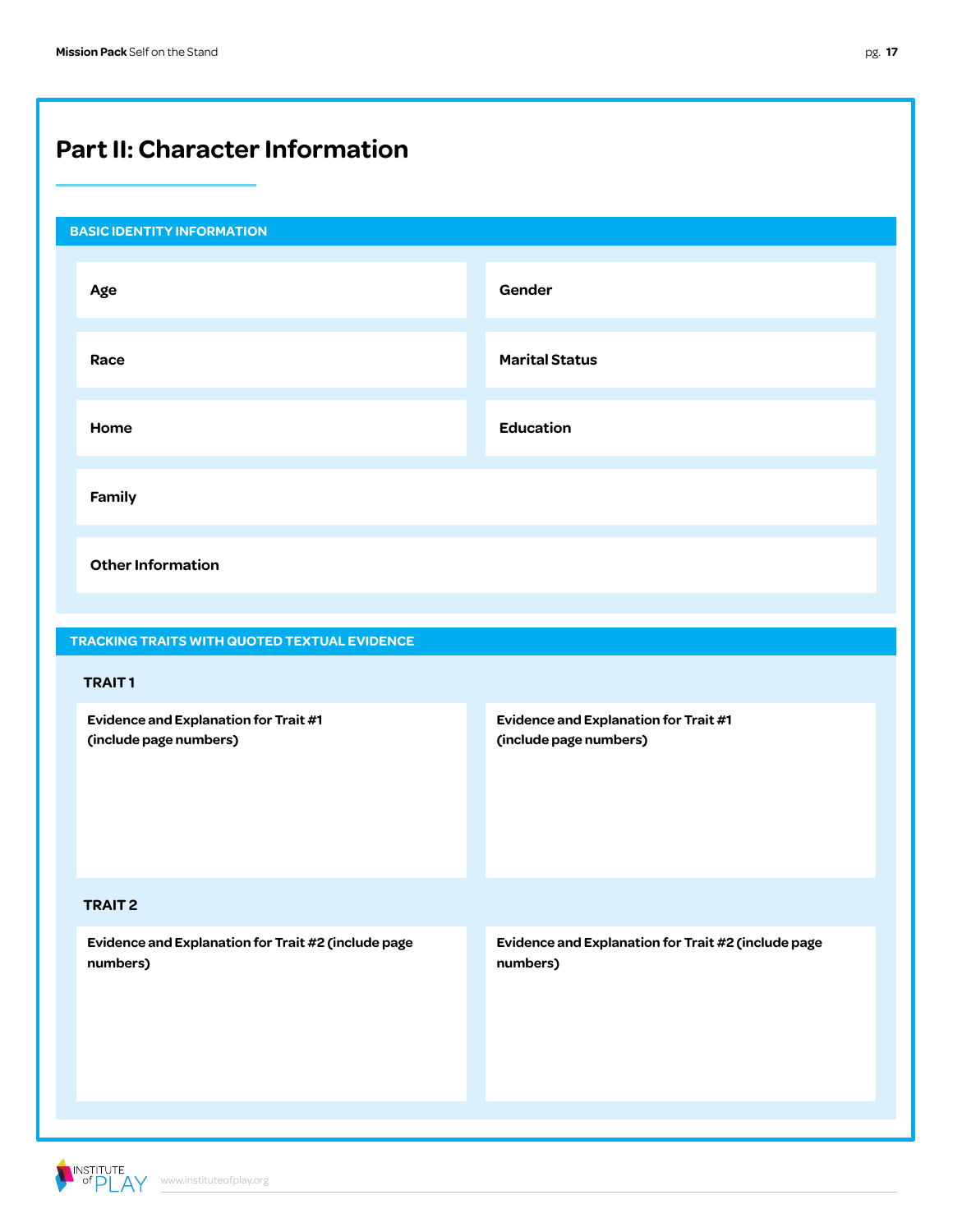### **Part III: Create**

# **BRAINSTORM Places my character would be... Things my character would be doing... Ex. for Atticus - Law Office Ex. for Atticus - Reading the Maycomb Tribune**

After getting feedback from a peer, circle the place and activity above that you will write for your character's monologue.

Below, record ways in which an author builds empathy for their readers.

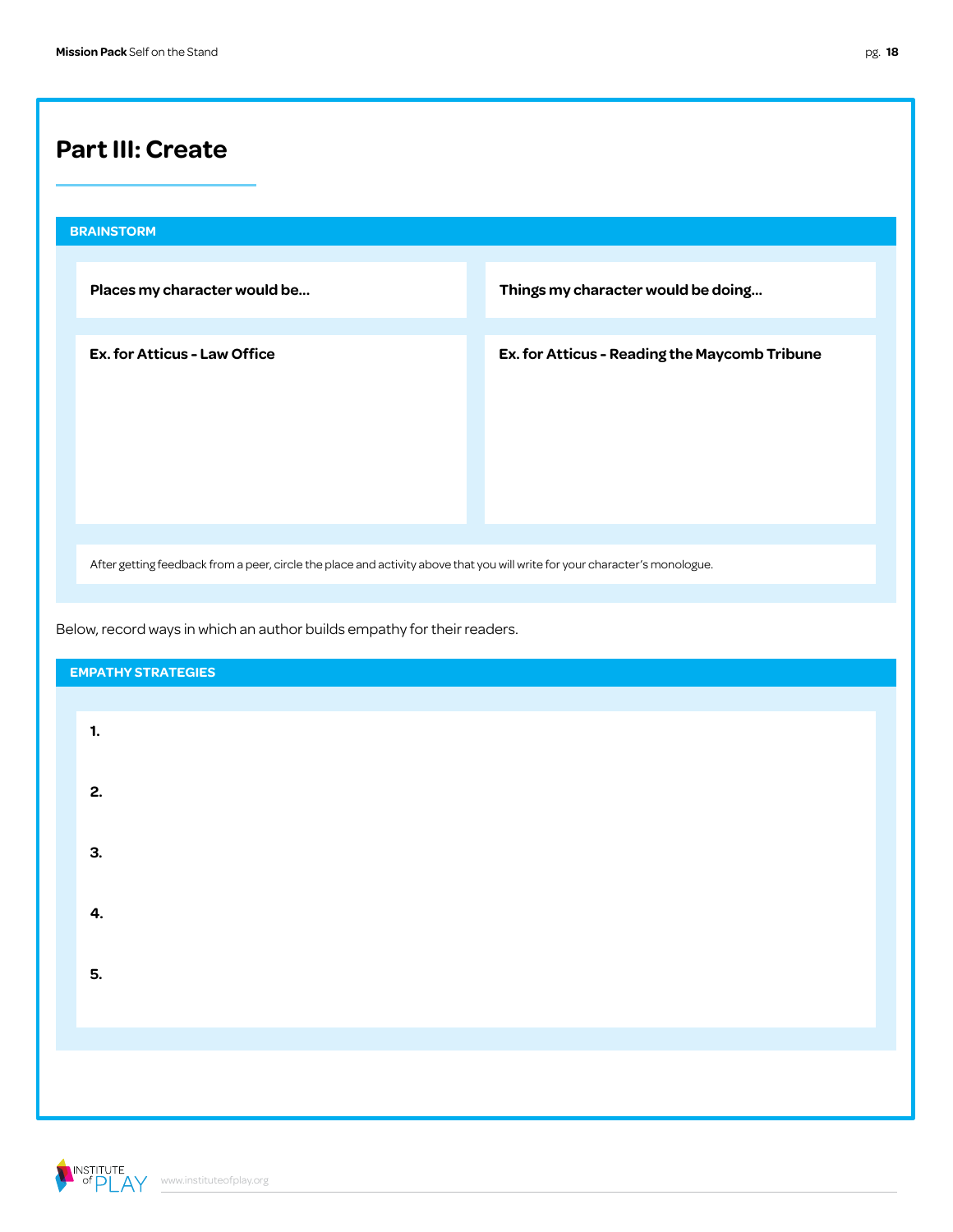### **Part IV: Peer Feedback**

After writing your monologue, you will perform for a small group of peers and get their feedback. Here is feedback form that your peers will fill out after your monologue reading.

| PEER REVIEWER INFO                                                                                           |              |
|--------------------------------------------------------------------------------------------------------------|--------------|
| <b>Your Name:</b>                                                                                            |              |
| <b>Your Class:</b>                                                                                           | Date:        |
| <b>Faithfulness to Character - Circle one:</b>                                                               |              |
| Very Faithful<br>Somewhat Faithful                                                                           | Not Faithful |
| Explanation - Below, describe why you think the monologue is or is not faithful to Lee's original character. |              |
| Your Honest Empathy Rating:<br>/10                                                                           |              |
| Explanation for Current Rating - Below, describe why you gave this rating.                                   |              |
| Helpful Feedback to Improve - Below, provide feedback that you think will increase the empathy rating.       |              |
|                                                                                                              |              |

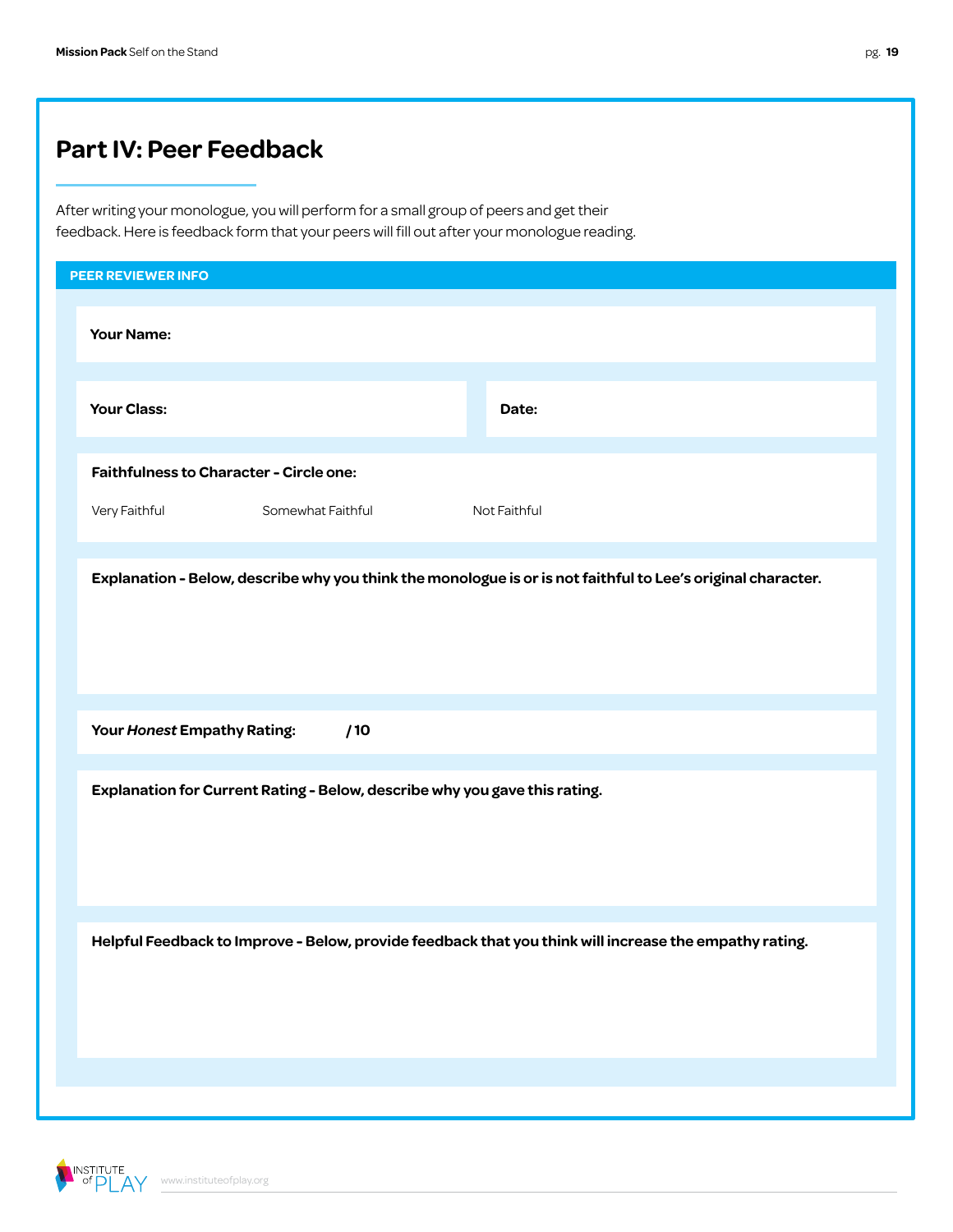# **Assessment Rubrics**

Below are rubrics used by Quest teachers to evaluate student knowledge, skills and 21st century skills for this discovery mission.

#### *PERSONAL NARRATIVE RUBRIC*

| <b>CRITERIA</b>                               | <b>DESCRIPTION</b>                                                                                            |
|-----------------------------------------------|---------------------------------------------------------------------------------------------------------------|
| <b>Point of View: Clarity and Consistency</b> | The narrative is written from a clear and consistent point of view.                                           |
| Use of Details                                | The narrative uses well-chosen details that add effective description to the story.                           |
| Imagery                                       | The narrative uses imagery to convey a vivid picture of events and characters.                                |
| <b>Use of Dialogue</b>                        | The narrative uses dialogue to enhance an event, advance the narrative,<br>and/or establish character traits. |
| <b>Symbolism</b>                              | The narrative effectively uses symbolism to express feeling and/or emotion.                                   |

#### *MOCKINGBIRD MONOLOGUE RUBRIC*

| <b>CRITERIA</b>                               | <b>DESCRIPTION</b>                                                                  |
|-----------------------------------------------|-------------------------------------------------------------------------------------|
| <b>Point of View: Clarity and Consistency</b> | The narrative is written from a clear and consistent point of view.                 |
| Use of Details                                | The narrative uses well-chosen details that add effective description to the story. |
| Imagery                                       | The narrative uses imagery to convey a vivid picture of events and characters.      |
| <b>Use of Dialogue</b>                        | The narrative establishes character emotion(s) consistent with the novel.           |
| Symbolism                                     | The narrative establishes character trait(s) consistent with the novel.             |

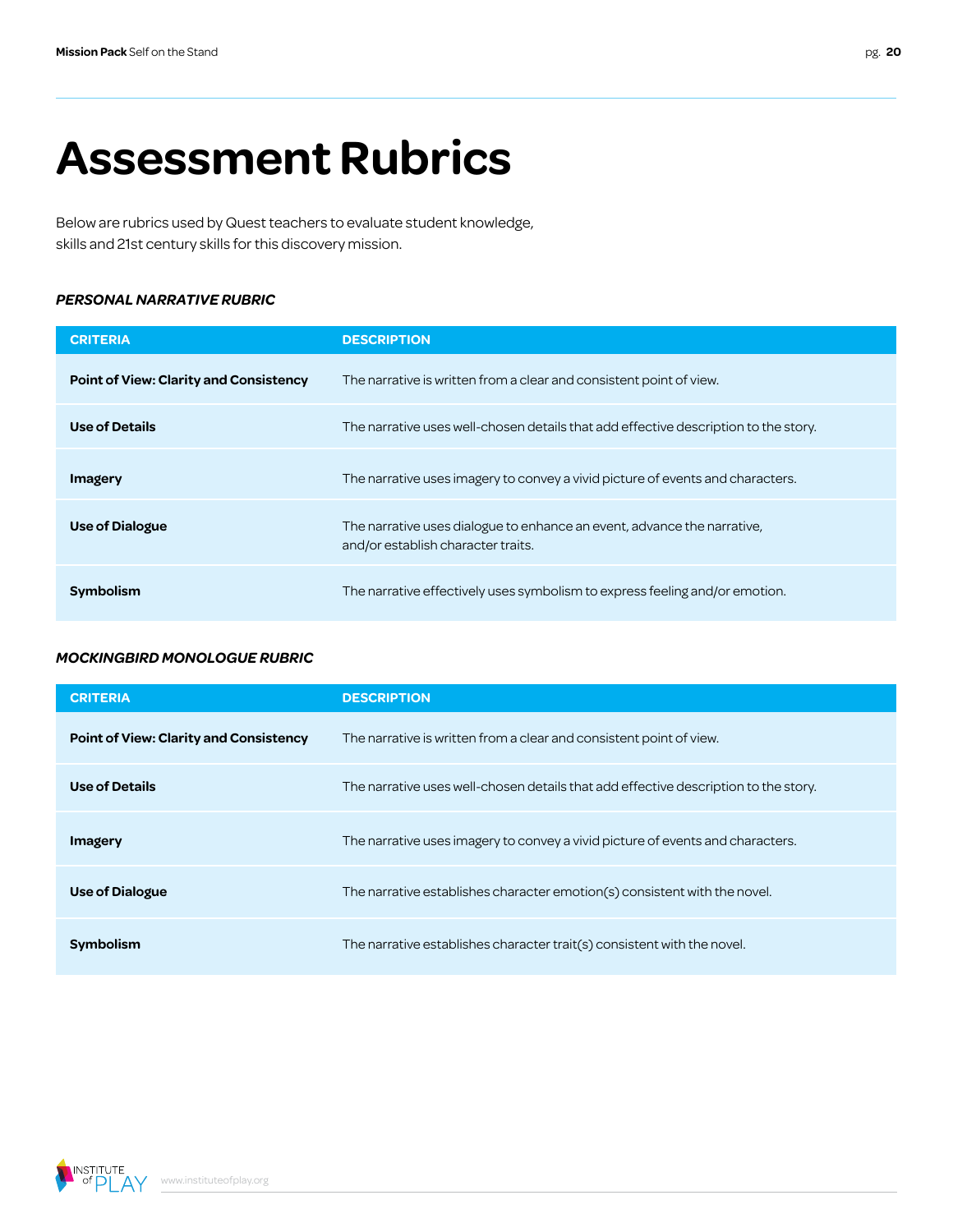### **Website Resources**

#### **Getting Started**

**Site Name [TeenInk](http://www.teenink.com/) URL** http://www.teenink.com/

**Site Name [POV - Acclaimed Point of](http://www.pbs.org/pov/)  [View Documentary Films \(video\)](http://www.pbs.org/pov/) URL** http://www.pbs.org/pov/

#### **House on Mango Street**

**Site Name [Sandra Cisneros:](http://www.webenglishteacher.com/cisneros.html)  [Lesson Plans for](http://www.webenglishteacher.com/cisneros.html)** *The House on [Mango Street](http://www.webenglishteacher.com/cisneros.html)* **URL** http://www.webenglishteacher. com/cisneros.html

**Site Name** *[The House on Mango](https://www.youtube.com/watch?v=0Pyf89VsNmghtml)  Street* **[- The Story \(video\)](https://www.youtube.com/watch?v=0Pyf89VsNmghtml) URL** https://www.youtube.com/ watch?v=0Pyf89VsNm[ghtml](http://www.hsph.harvard.edu/nutritionsource/nutrition-education-materials/structures.html)

#### **To Kill A Mockingbird**

**Site Name [Harper Lee: Lesson Plans](http://www.webenglishteacher.com/lee.html)  for** *[To Kill A Mockingbird](http://www.webenglishteacher.com/lee.html)* **URL** http://www.webenglishteacher. com/lee.html

**Site Name** *[To Kill A Mockingbird](http://www.nytimes.com/learning/issues_in_depth/Mockingbird.html)* **[resources from NYTimes.com](http://www.nytimes.com/learning/issues_in_depth/Mockingbird.html) URL** http://www.nytimes.com/ learning/issues\_in\_depth/Mockingbird. html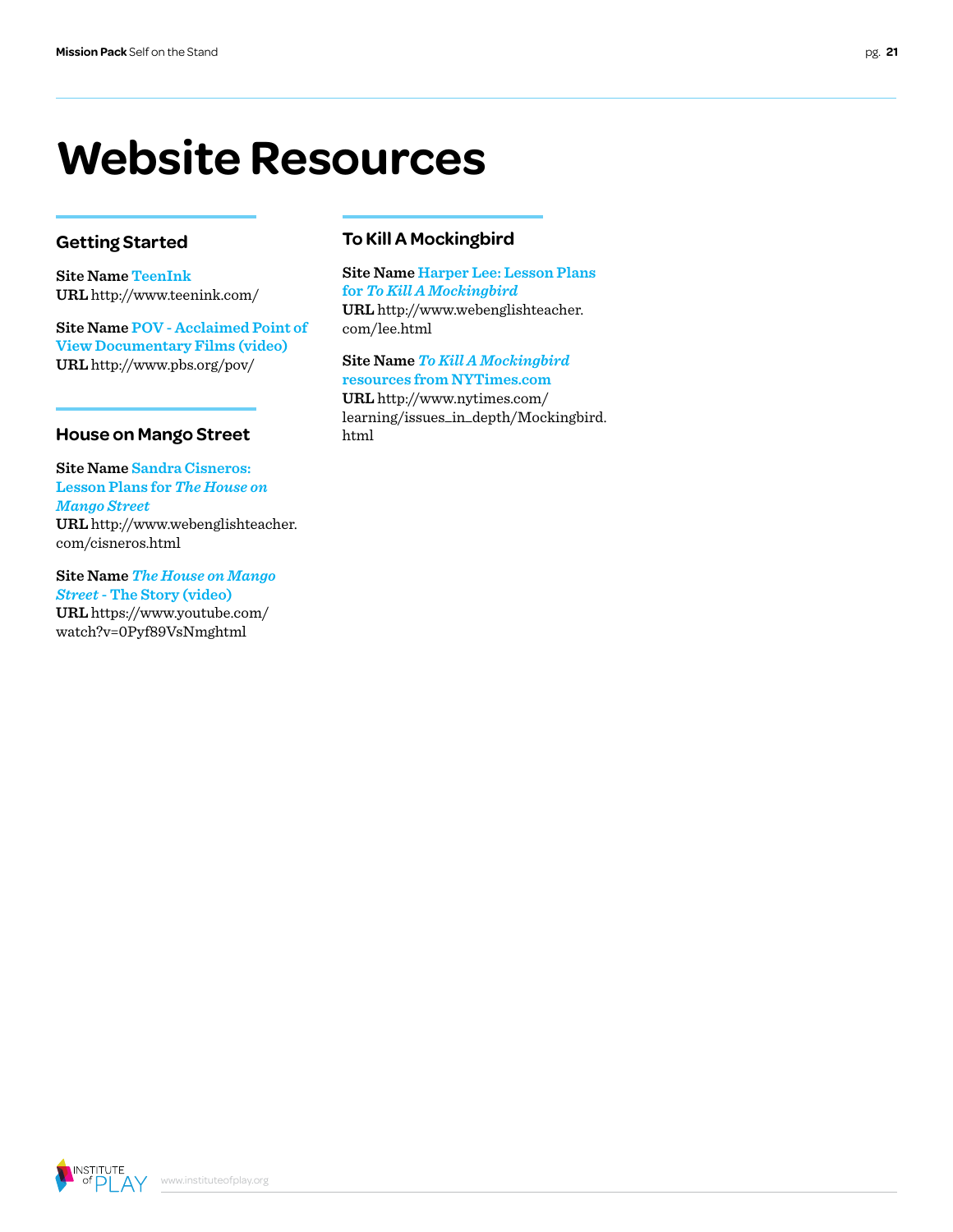# **Standards Alignment**

### **Common Core Standards**

#### **ELA Standards**

#### **CCSS.ELA-Literacy.RL.9-10.1**

Cite strong and thorough textual evidence to support analysis of what the text says explicitly as well as inferences drawn from the text.

#### **CCSS.ELA-Literacy.RL.9-10.2**

Determine a theme or central idea of a text and analyze in detail its development over the course of the text, including how it emerges and is shaped and refined by specific details; provide an objective summary of the text.

#### **CCSS.ELA-Literacy.RL.9-10.3**

Analyze how complex characters (e.g., those with multiple or conflicting motivations) develop over the course of a text, interact with other characters, and advance the plot or develop the theme.

#### **CCSS.ELA-Literacy.RL.9-10.4**

Determine the meaning of words and phrases as they are used in the text, including figurative and connotative meanings; analyze the cumulative impact of specific word choices on meaning and tone (e.g., how the language evokes a sense of time and place; how it sets a formal or informal tone).

www.instituteofplay.org

#### **CCSS.ELA-Literacy.W.9-10.3**

Write narratives to develop real or imagined experiences or events using effective technique, well-chosen details, and wellstructured event sequences.

- **• CCSS.ELA-Literacy.W.9-10.3a**  Engage and orient the reader by setting out a problem, situation, or observation, establishing one or multiple point(s) of view, and introducing a narrator and/ or characters; create a smooth progression of experiences or events.
- **• CCSS.ELA-Literacy.W.9-10.3b** Use narrative techniques, such as dialogue, pacing, description, reflection, and multiple plot lines, to develop experiences, events, and/ or characters.
- **• CCSS.ELA-Literacy.W.9-10.3c** Use a variety of techniques to sequence events so that they build on one another to create a coherent whole.
- **• CCSS.ELA-Literacy.W.9-10.3d**  Use precise words and phrases, telling details, and sensory language to convey a vivid picture of the experiences, events, setting, and/or characters.
- **• CCSS.ELA-Literacy.W.9-10.3e**  Provide a conclusion that follows from and reflects on what is experienced, observed, or resolved over the course of the narrative.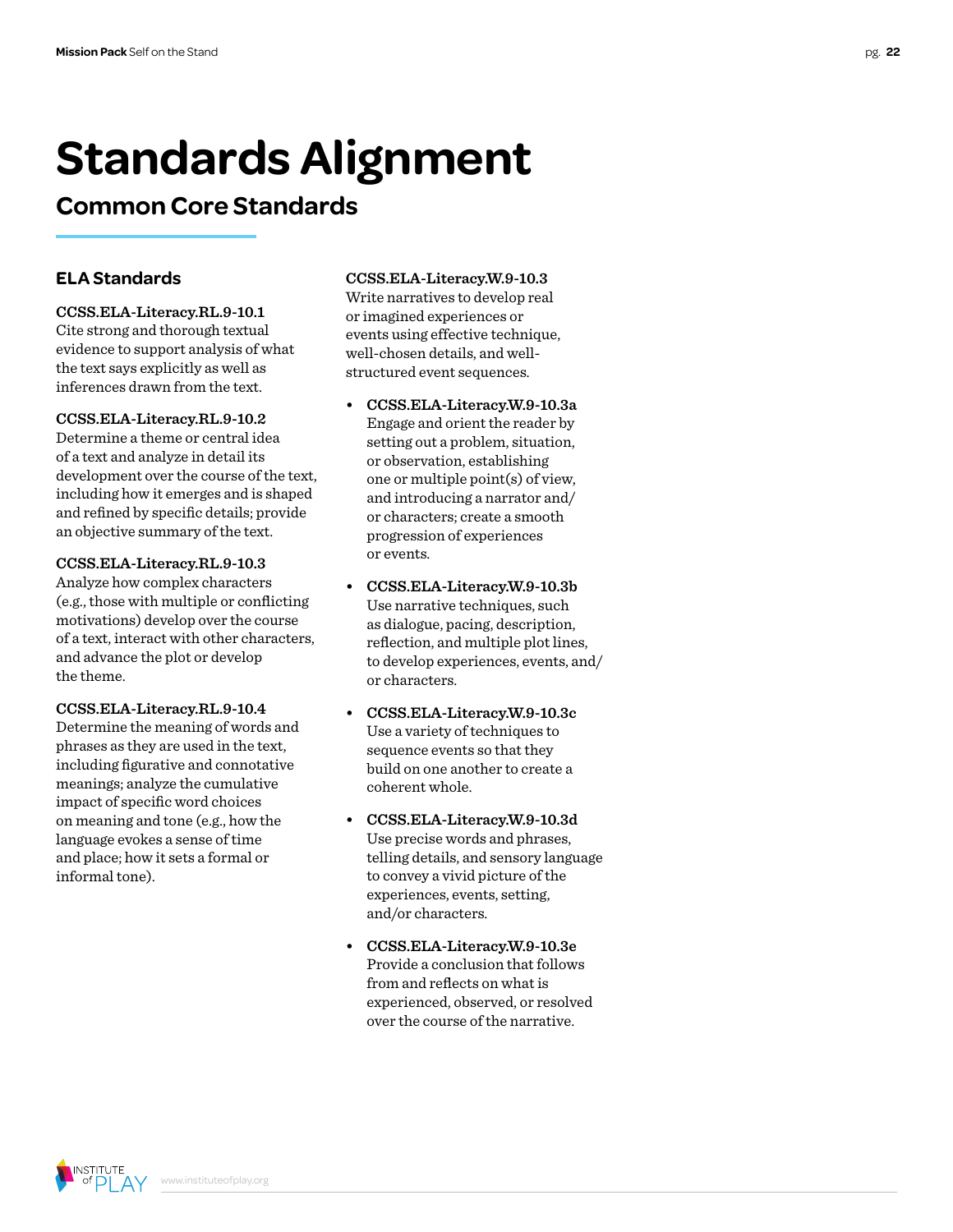# **Standards Alignment**

### **21st Century Skills**

At Quest schools, we integrate 21st century skills in all discovery missions and problem sets

| <b>Systems Thinking</b> | A systems thinker takes a dynamic systems perspective, demonstrating understanding<br>of part-to-whole feedback dynamics (including time factors); using visual mapping tools,<br>writing, and physical models to learn about how systems work, and to represent, invent,<br>and communicate about systems.          |
|-------------------------|----------------------------------------------------------------------------------------------------------------------------------------------------------------------------------------------------------------------------------------------------------------------------------------------------------------------|
| <b>Communication</b>    | Use of oral, written, performative, and visual forms of language to formulate, exchange,<br>present, and reflect on ideas: shared understanding is the aim of communication.                                                                                                                                         |
| <b>Teamwork</b>         | Students plan and coordinate work towards a mutual goal; understand and regulate<br>themselves as a team member; demonstrate leadership skills, including the ability to<br>persuade and guide others; and resolve conflicts cooperatively.                                                                          |
| <b>Time Management</b>  | Time management is the ability to achieve an effective use of time while performing<br>goal-directed activities. It encompasses the ability to complete tasks within an expected<br>time frame while maintaining outcome quality, through mechanisms such as planning,<br>organizing, prioritizing, or multitasking. |

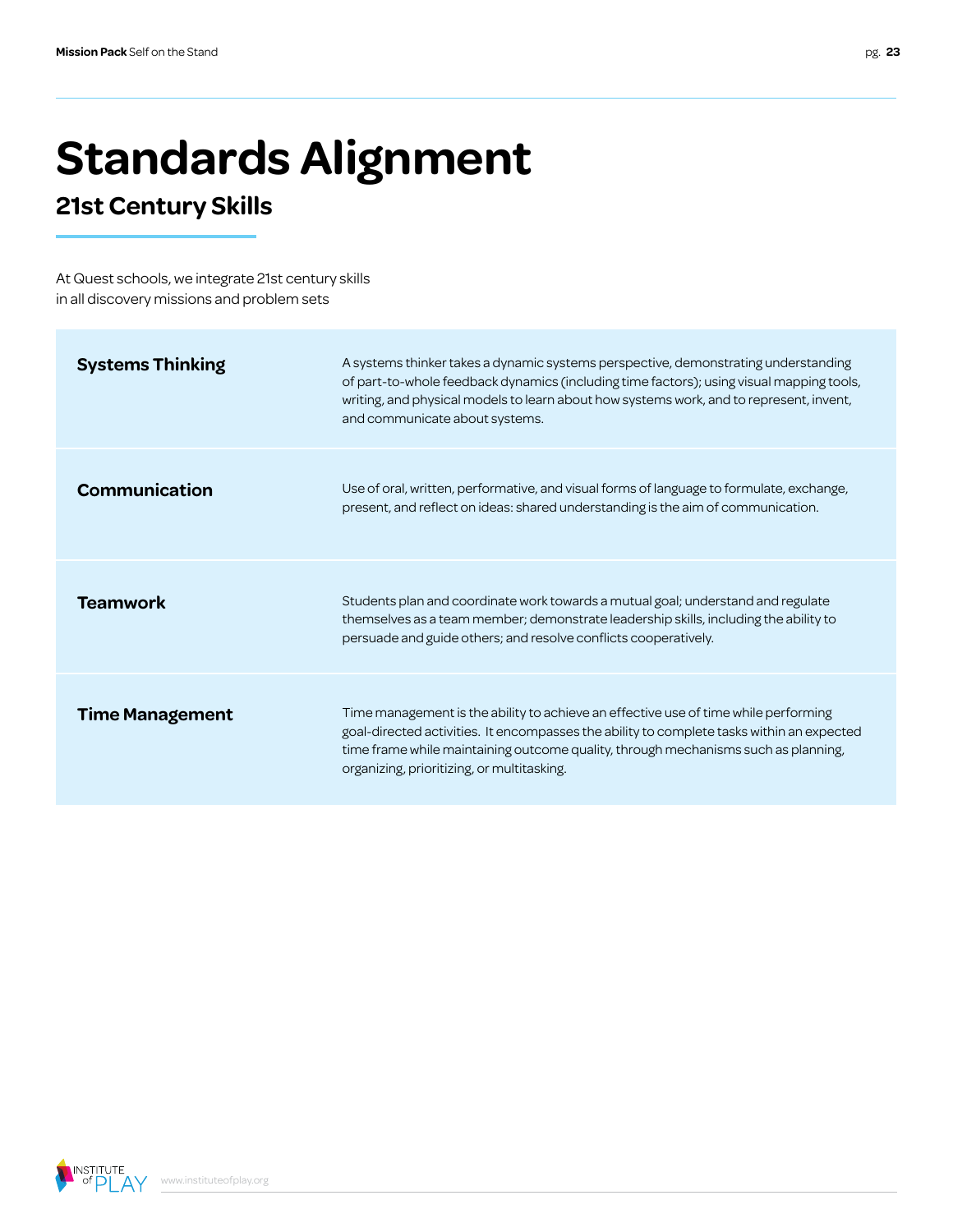# **Continued Learning**

Now that you've explored this mission pack, we hope you are inspired to learn more about game-like learning. Below is additional information to support you in continuing to build and share your learning.

#### **We want to hear from you**

We want to hear from you about your experience with this mission pack.

**What did you like about this mission pack? What might you use in your teaching? What do you want to learn more about?**

Please join the **[Institute of Play Google+](https://plus.google.com/109931113406134913780)  [community](https://plus.google.com/109931113406134913780)** to share your thoughts and ideas!

#### **We want you to learn more**

If you are interested in learning more, please visit these following websites:

**[Institute of Play](http://www.instituteofplay.org)**

**[Quest to Learn, NYC](http://www.q2l.org)**

**[CICS ChicagoQuest](http://www.chicagoquest.org)**

#### **We also offer other educator resources**

#### **[Q School Design Pack](http://www.instituteofplay.org/work/projects/q-design-packs/q-school-design-pack/)**

[This pack highlights ten innovative components of the](http://www.instituteofplay.org/work/projects/q-design-packs/q-school-design-pack/)  [Quest school model.](http://www.instituteofplay.org/work/projects/q-design-packs/q-school-design-pack/)

#### **[Q Curriculum Design Pack](http://www.instituteofplay.org/work/projects/q-design-packs/q-curriculum-design-pack/)**

[This pack provides tools and methods for you to use](http://www.instituteofplay.org/work/projects/q-design-packs/q-curriculum-design-pack/)  [to design game-like curriculum for your classroom.](http://www.instituteofplay.org/work/projects/q-design-packs/q-curriculum-design-pack/)

#### **[Q Systems Thinking Design Pack](http://www.instituteofplay.org/work/projects/q-design-packs/q-systems-thinking-design-pack/)**

[This pack provides tools and methods for you to use](http://www.instituteofplay.org/work/projects/q-design-packs/q-systems-thinking-design-pack/)  [to integrate systems thinking into your teaching.](http://www.instituteofplay.org/work/projects/q-design-packs/q-systems-thinking-design-pack/)

#### **[Print and Play Games](http://www.instituteofplay.org/work/projects/print-and-play-games)**

[These Institute of Play games are designed with support](http://www.instituteofplay.org/work/projects/print-and-play-games)  [from Quest teachers and played by Quest students.](http://www.instituteofplay.org/work/projects/print-and-play-games)

#### **We want you to share these resources**

This resource is free and we want you to share it with others. When you do use and share it, please know this resource is licensed under a Creative Commons license.

#### **Attribution-NonCommercial-ShareAlike**

#### **CC BY-NC-SA**

This license lets others remix, tweak, and build upon your work non-commercially, as long as they credit you and license their new creations under the identical terms.



To view a copy of this license, visit **[Creative Commons](http://creativecommons.org/licenses/by-nc-sa/3.0/us/)** 

#### **We want to thank our partners**

This mission pack is a result of collaborative work done over the past years between Institute of Play, Quest to Learn, and CICS ChicagoQuest. These resources are made possible through the generous support of the John D. and Catherine T. MacArthur Foundation.